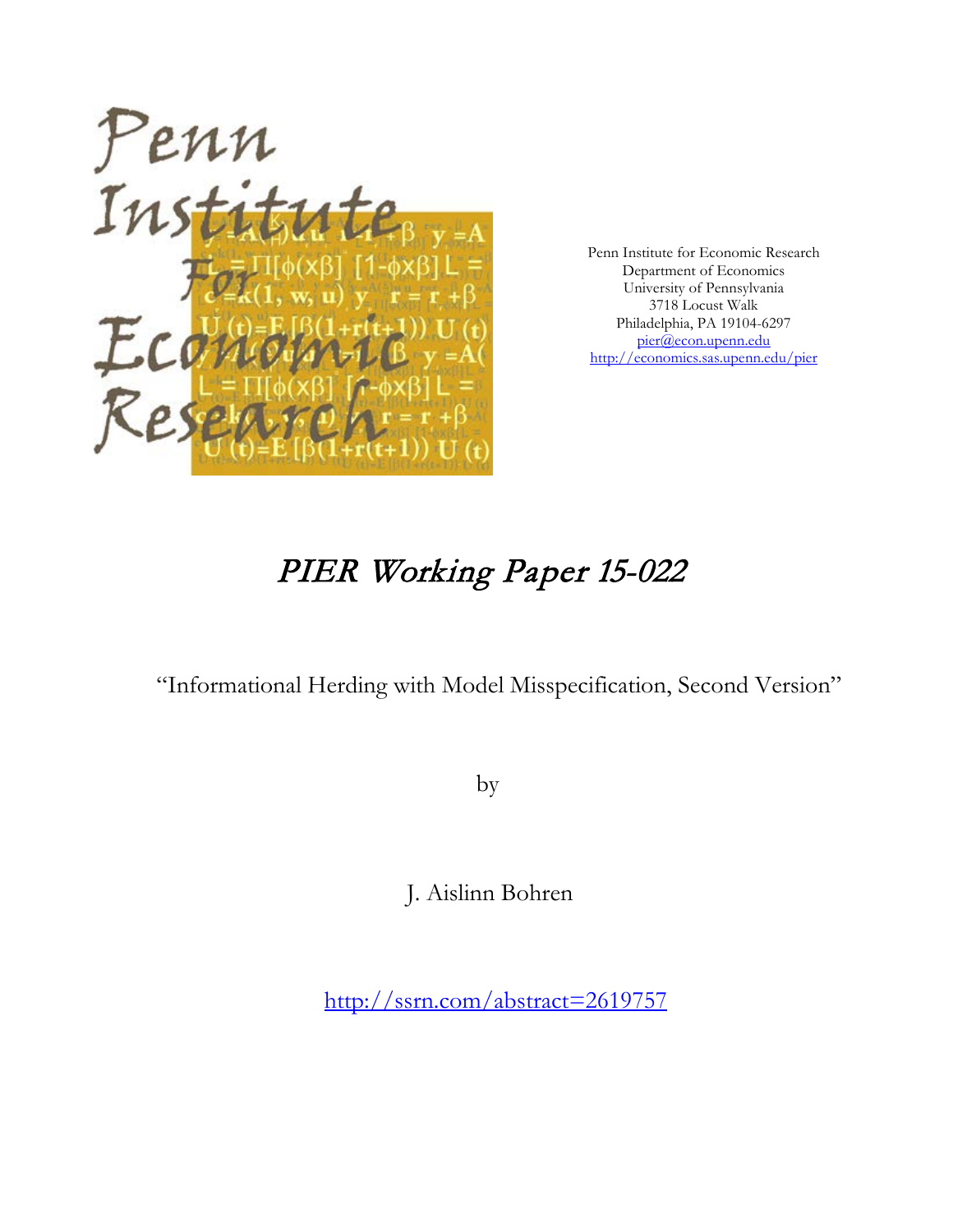## Informational Herding with Model Misspecification<sup>∗</sup>

J. Aislinn Bohren†

University of Pennslyvania

November 2014

#### Abstract

This paper demonstrates that a misspecified model of information processing interferes with long-run learning and allows inefficient choices to persist in the face of contradictory public information. I consider an observational learning environment where agents observe a private signal about a hidden state, and some agents observe the actions of their predecessors. Prior actions aggregate multiple sources of correlated information about the state, and agents face an inferential challenge to distinguish between new and redundant information. When individuals significantly overestimate the amount of new information, beliefs about the state become entrenched and incorrect learning may occur. When individuals sufficiently overestimate the amount of redundant information, beliefs are fragile and learning is incomplete. Learning is complete when agents have an approximately correct model of inference, establishing that the correct model is robust to perturbation. These results have important implications for timing, frequency and strength of policy interventions to facilitate learning.

<sup>∗</sup> I thank Vince Crawford, Ernesto Dal Bo, Alex Imas, Frederic Koessler, George Mailath, Craig McKenzie, Matthew Rabin, Joel Sobel, and especially Nageeb Ali for useful comments. I also thank participants of the UCSD theory lunch for helpful feedback.

<sup>†</sup>Email: [abohren@sas.upenn.edu;](mailto:abohren@sas.upenn.edu) Web: [https://sites.google.com/site/aislinnbohren/;](https://sites.google.com/site/aislinnbohren/) Address: 3718 Locust Walk, Department of Economics, Philadelphia, PA 19103.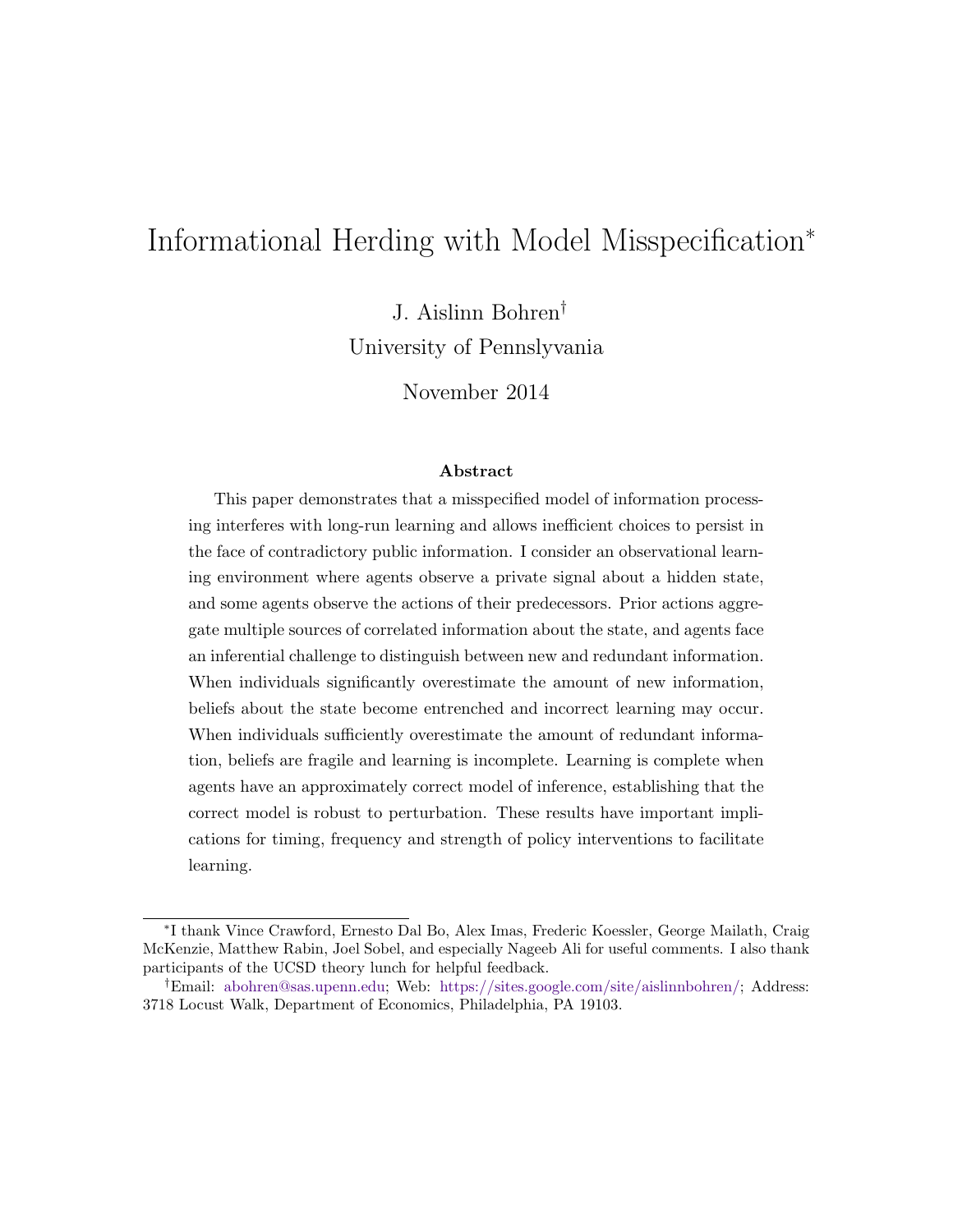## 1 Introduction

Observational learning plays an important role in the transmission of information, opinions and behavior. People use bestseller lists to guide their purchases of books, cars and computers. Co-workers' decisions to join a retirement plan influence a person's decision to participate herself. Social learning also influences behavioral choices, such as whether to smoke or exercise regularly, or ideological decisions, such as which side of a moral or political issue to support. Given the gamut of situations influenced by observational learning, it is important to understand how people learn from the actions of their peers. This paper explores how a misspecified model of information processing may interfere with asymptotic learning, and demonstrates that such biases offer an explanation for how inefficient choices can persist in the face of contradictory public information. The results have important implications for policies aimed at counteracting inefficient social choices. In the presence of information processing errors, the timing, frequency and strength of policy interventions – such as public information campaigns – are an important determinate of long-run efficiency.

Individuals face an inferential challenge when extracting information from the actions of others. An action often aggregates multiple sources of correlated information. Full rationality requires an agent to parse out the new information and discard redundant information. This is a critical feature of standard observational learning models in the tradition of [Smith and Sorensen](#page-30-0) [\(2000\)](#page-30-0). Agents understand exactly how preceding agents incorporate the action history into their decision-making rule, and are aware of the precise informational content of each action. However, what happens if agents are unsure about how to draw inference from the actions of their predecessors? What if they believe the actions of previous agents are more informative than is actually the case, or what if they attribute too many prior actions to repeated information and are not sensitive enough to new information?

Motivated by this possibility, I allow agents to have a misspecified model of the information possessed by other agents. This draws a distinction between the perceived and actual informational content of actions. Consider an observational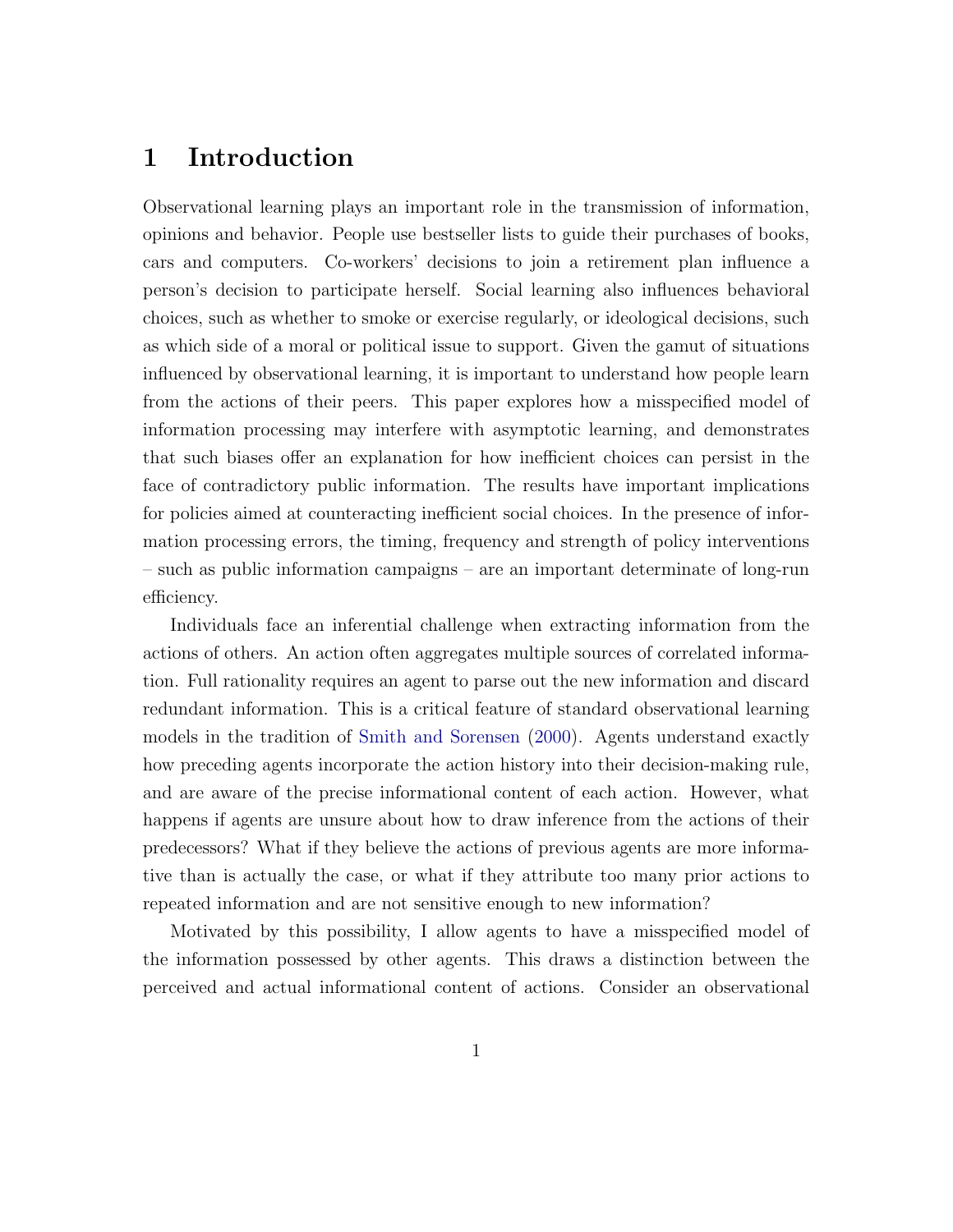learning model where individuals have common-value preferences that depend on an unknown state of the world. They act sequentially, observing a private signal before choosing an action. A fraction  $p$  of individuals also observe the actions of previous agents. These socially informed agents understand that prior actions reveal information about private signals, but fail to accurately disentangle this new information from the redundant information also contained in prior actions. Formally, informed agents believe that any other individual is informed with probability  $\hat{p}$ , where  $\hat{p}$  need not coincide with p. When  $\hat{p} < p$ , an informed decision maker attributes too many actions to the private signals of uninformed individuals. This leads him to overweigh information from the public history, and allows public beliefs about the state to become entrenched. On the other hand, when  $\hat{p} > p$ , an informed decision maker underweights the new information contained in prior actions, rendering beliefs more fragile to contrary information.

To understand how model misspecification affects long-run learning requires careful analysis of the rate of information accumulation, and how this rate depends on the way informed agents interpret prior actions. Theorem [1](#page-14-0) specifies thresholds on beliefs about the share of informed agents,  $\hat{p}_1$  and  $\hat{p}_2$ , such that when  $\hat{p} < \hat{p}_1$  both correct and fully incorrect learning occur, and when  $\hat{p} > \hat{p}_2$ , beliefs about the state perpetually fluctuate, rendering learning incomplete. Both cases admit the possibility of inefficient learning: with positive probability, informed agents continue to choose the inefficient action infinitely often, despite observing sufficient information to learn the correct state. When  $\hat{p}$  falls between these two thresholds,  $\hat{p} \in (\hat{p}_1, \hat{p}_2)$ , learning is complete and informed agents will eventually choose the efficient action. Efficient learning obtains in the correctly specified model, as demonstrated by the fact that  $p \in (\hat{p}_1, \hat{p}_2)$ .

Fully incorrect learning or incomplete learning is possible for some values of  $\hat{p} \neq$ p because the public belief about the state is no longer a martingale. This also complicates the analysis on a technical level, as it is no longer possible to use the Martingale Convergence Theorem to establish belief convergence. The Law of the Iterated Logarithm (LIL) and Law of Large Numbers (LLN) are jointly used to establish belief convergence when  $\hat{p} < \hat{p}_2$ , and rule out belief convergence when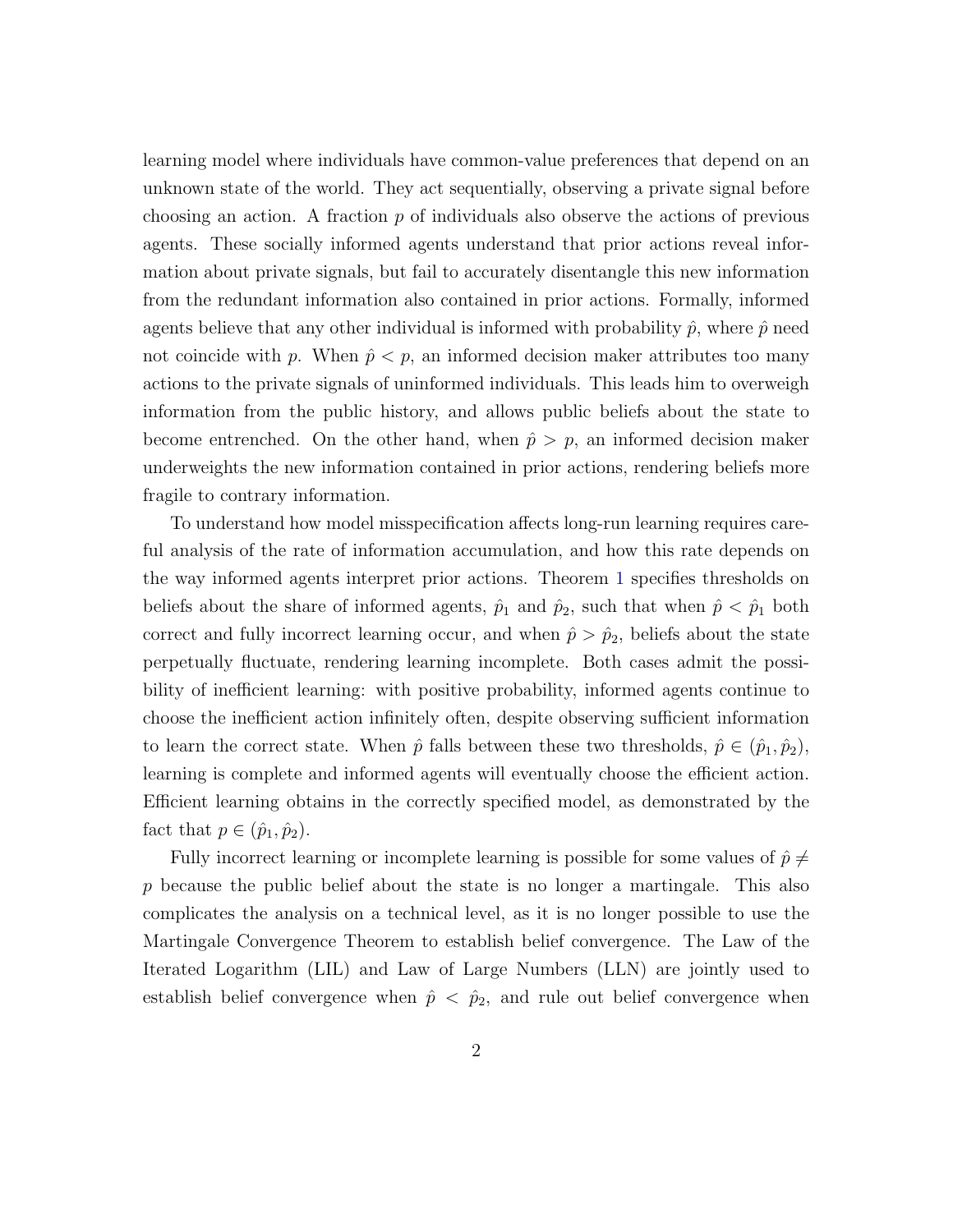$\hat{p} > \hat{p}_2$ . This approach could also be utilized to examine other forms of model misspecification.

Model misspecification has important policy implications. Consider a parent deciding whether there is a link between vaccines and autism. The parent observes public signals from the government and other public health agencies, along with the vaccination decisions of peers. If all parents are rational, then a public health campaign to inform parents that there is no link between vaccines and autism should eventually overturn a herd on refusing vaccinations. However, if parents do not accurately disentangle repeated information and attribute too many choices to new information, then observing many other parents refusing to vaccinate their children will lead to strong beliefs that this is the optimal choice, and make it less likely that the public health campaign is effective.<sup>[1](#page-4-0)</sup> When this is the case, the best way to quash a herd on refusing vaccinations is to release public information immediately and frequently. This contrasts with the fully rational case, in which the timing of public information release is irrelevant for long-run learning outcomes.

This paper relates to a rich literature. [Banerjee](#page-29-0) [\(1992\)](#page-29-0) and [Bikhchandani, Hirsh](#page-29-1)[leifer, and Welch](#page-29-1) [\(1992\)](#page-29-1) first model observational learning in a sequential setting with binary signals. [Moscarini, Ottaviani, and Smith](#page-30-1) [\(1998\)](#page-30-1) show that in the [Bikhchan](#page-29-1)[dani et al.](#page-29-1) [\(1992\)](#page-29-1) framework, informational cascades are temporary when the state of the world changes frequently enough. [Smith and Sorensen](#page-30-0) [\(2000\)](#page-30-0) study a social learning framework with a general signal distribution and crazy types. An unbounded signal space is sufficient to ensure complete learning, eliminating the possibility of inefficient cascades. [Acemoglu, Dahleh, Lobel, and Ozdaglar](#page-29-2) [\(2011\)](#page-29-2) examines social learning in a network - the rational model of sequential learning with uninformed agents is a special case of their model.

This paper is most closely related to concurrent work on social learning by [Eyster](#page-30-2) [and Rabin](#page-30-2) [\(2010\)](#page-30-2). They extend a sequential learning model with continuous actions and signals to allow for "inferential naivety": players realize that previous agents' action choices reflect their signals, but fail to account for the fact that these actions are also based on the actions of agents preceding these players. While continuous

<span id="page-4-0"></span><sup>&</sup>lt;sup>1</sup>This example abstracts from the payoff interdependencies of vaccines.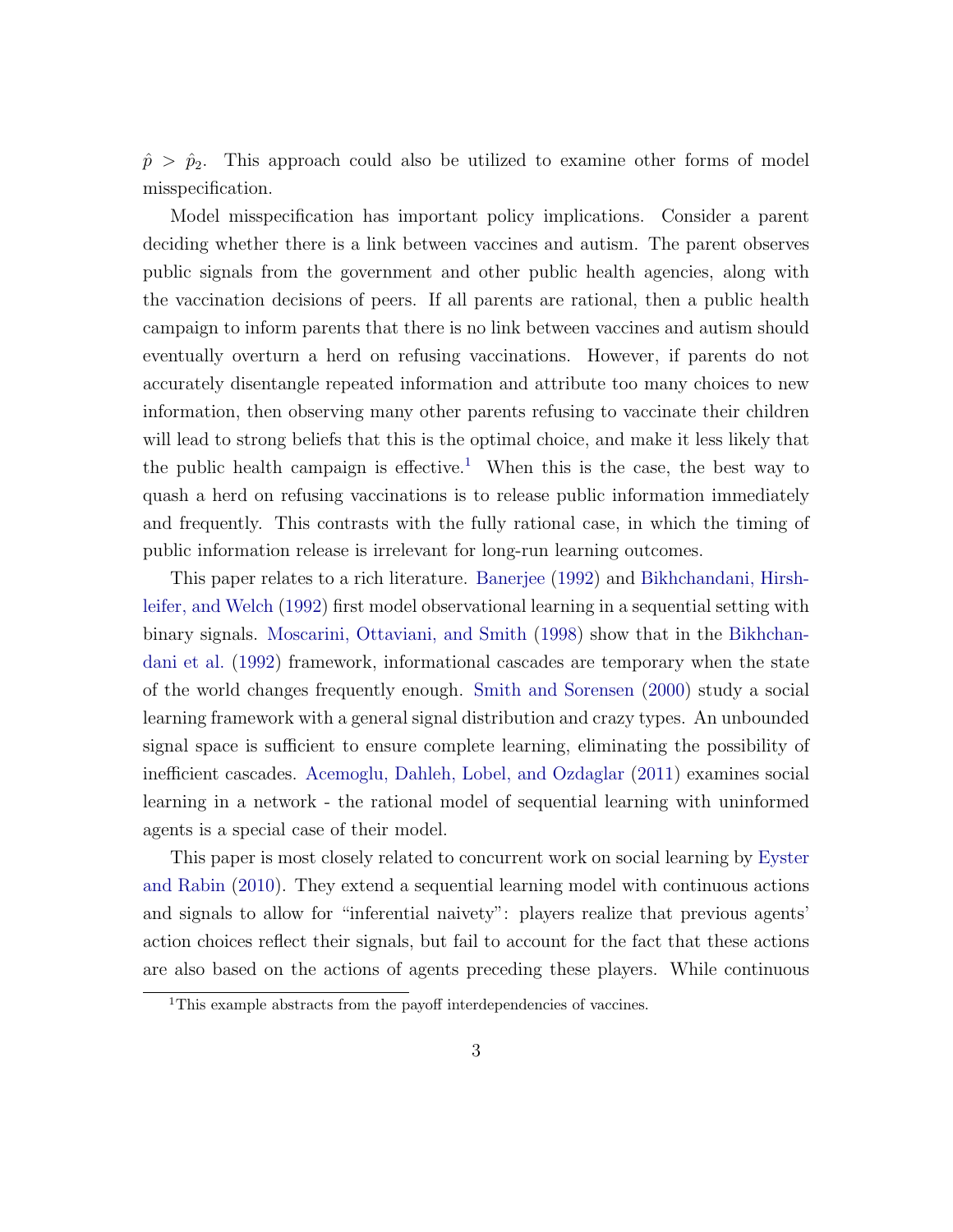actions lead to full revelation of players' signals in the absence of inferential naivety, inferential naivety can confound learning by overweighing actions of the first few agents. Although similar in nature, inferential naivety and model misspecification differ in generality and interpretation. Inferential naivety considers the case in which every repeated action is viewed as being independent with probability one, whereas in the current setting, most decision makers are sophisticated and recognize that actions contain some repeated information, but misperceive the exact proportion. Additionally, all agents observe public information in [Eyster and Rabin](#page-30-2) [\(2010\)](#page-30-2). The analogue of inferential naivety in my environment corresponds to  $\hat{p} = 0$  and  $p = 1$ . As such, both papers provide complementary explanations for the robustness of inefficient learning. [Eyster and Rabin](#page-30-2) [\(2010\)](#page-30-2) also embed inferentially naive agents in a model with rational agents. When every nth player in the sequence is inferentially naive, rational agents achieve complete learning but inferentially naive agents do not. Augmenting the misspecified and inferentially naive models with fully rational agents who do not know precisely which previous agents are also rational, naive or uninformed is an interesting avenue left open for future research.

Several other papers examine boundedly rational information processing in a social learning framework. [Guarino and Jehiel](#page-30-3) [\(2013\)](#page-30-3) employ the concept of analogy based expectation equilibrium (ABEE), in which agents best respond to the aggregate distribution of action choices. Learning is complete in a continuous action model - in an ABEE, the excess weight placed on initial signals increases linearly with time, preventing these initial signals from permanently dominating subsequent new information. This contrasts with [Eyster and Rabin](#page-30-2) [\(2010\)](#page-30-2), in which the excess weight on initial signals doubles each period, allowing a few early signals to dominate all future signals. As in the fully rational model, complete learning no longer obtains in an ABEE when actions are discrete. [Demarzo, Vayanos, and Zwiebel](#page-29-3) [\(2003\)](#page-29-3) introduce the notion of persuasion bias in a model of opinion formation in networks. Decision makers embedded in a network graph treat correlated information from others as being independent, leading to informational inefficiencies. Although this paper studies a different environment than theirs, it provides a natural analogue for considering persuasion bias in social learning. Earlier work by [Eyster and Rabin](#page-30-4)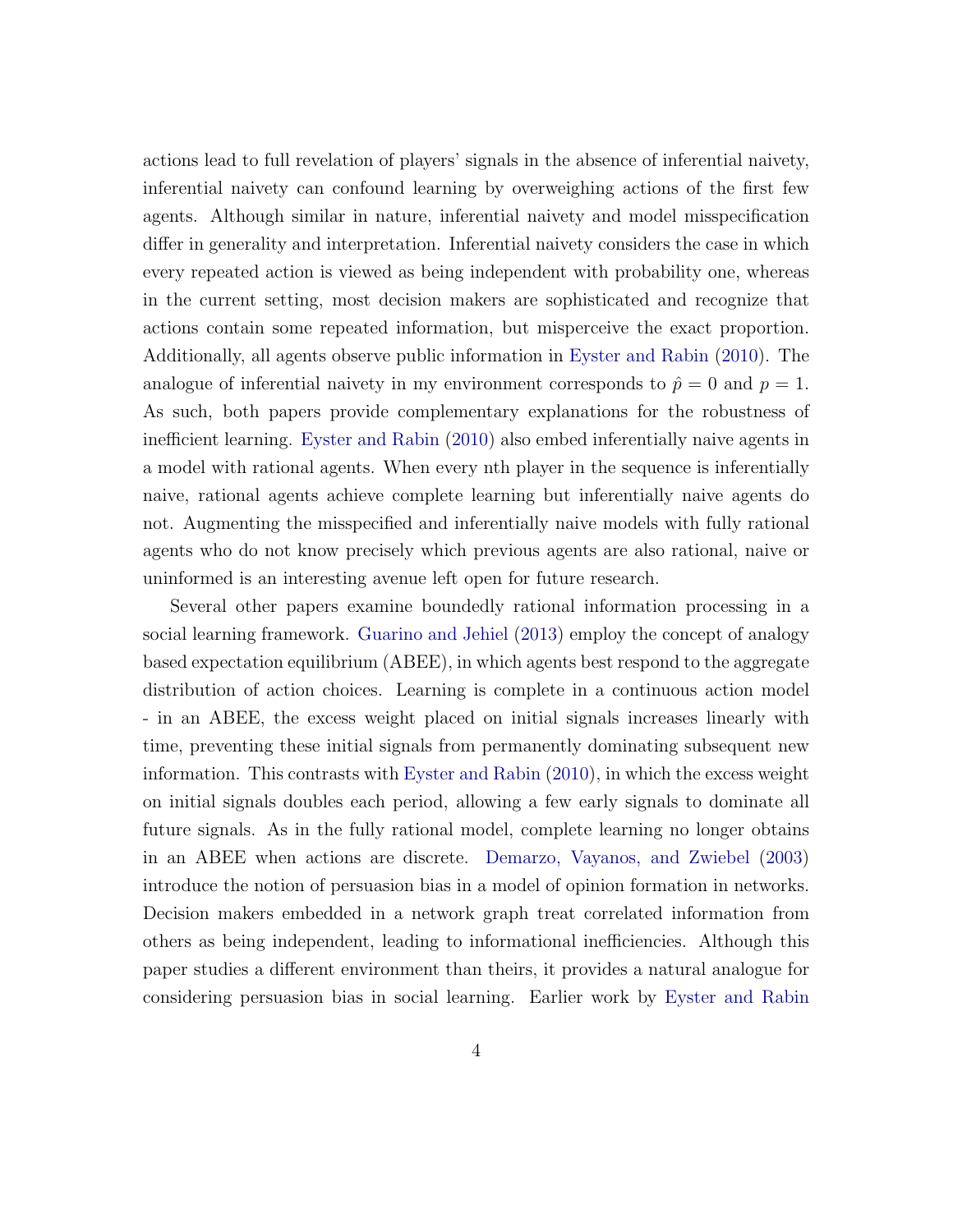[\(2005\)](#page-30-4) on cursed equilibrium also examines information processing errors. A cursed player doesn't understand the correlation between a player's type and his action choice, and therefore fails to realize a player's action choice reveals information about his type.<sup>[2](#page-6-0)</sup>

The recent initial response models, including level-k analysis and cognitive hierarchy models, are similar in spirit to this paper.[3](#page-6-1) Consider level-k analysis in the context of sequential learning. Anchoring level 0 types to randomize between the two possible actions, level 1 types best respond by following their private signal - this corresponds to uninformed types. Level 2 types believe all other agents follow their private signal, and thus act as informed agents with beliefs  $\hat{p} = 0$ . Consequently, the main difference between level-k analysis and the model misspecification in this paper is the beliefs informed agents have about other agents' types - in this paper, informed agents can place positive weight on other agents using a level 2 decision rule, whereas in a level k analysis, informed agents believe that all other agents use a level 1 decision rule. In both settings, level 2 agents misperceive the share of other agents who are level 2. The comparison to a cognitive hierarchy model is similar.

The organization of this paper proceeds as follows. Section [2](#page-6-2) sets up the model and solves the individual decision-problem. Section [3](#page-9-0) characterizes the asymptotic learning dynamics of a misspecified model of inference, while Section [4](#page-16-0) discusses the results and concludes. All proofs are in the Appendix.

## <span id="page-6-2"></span>2 The Common Framework

#### 2.1 The Model

The basic set-up of this model mirrors a standard sequential learning environment.

States, Actions and Payoffs. There are two payoff-relevant states of the world,  $\omega \in \{L, R\}$  with common prior belief  $P(\omega = L) = 1/2$ . Nature selects one of these states at the beginning of the game. A countably infinite set of agents  $T = \{1, 2, ...\}$ 

<span id="page-6-1"></span><span id="page-6-0"></span><sup>2</sup>[Epstein, Noor, and Sandroni](#page-30-5) [\(2010\)](#page-30-5) study non-Bayesian learning in a single-agent framework. <sup>3</sup>[Camerer, Ho, and Chong](#page-29-4) [\(2004\)](#page-29-4); [Costa-Gomes, Crawford, and Iriberri](#page-29-5) [\(2009\)](#page-29-5).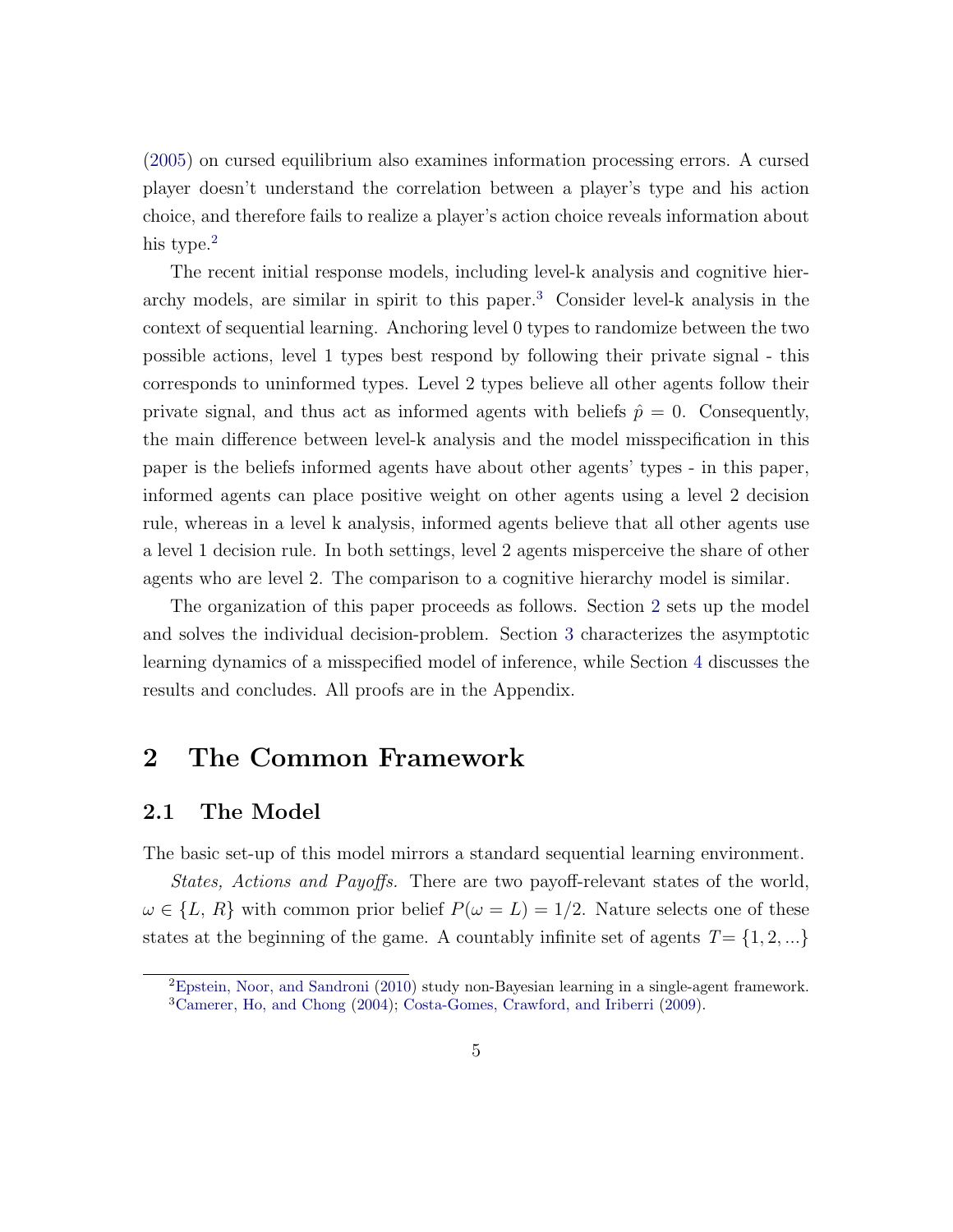act sequentially and attempt to match the realized state of the world by making a single decision between two actions,  $a_t \in \{L, R\}$ . They receive a payoff of 1 if their action matches the realized state, and a payoff of 0 otherwise:  $u(a_t, \omega) = 1_{a_t = \omega}$ .

Private Beliefs. Before choosing an action, each agent privately observes a signal that is independent and identically distributed, conditional on the state. Following [Smith and Sorensen](#page-30-0) [\(2000\)](#page-30-0), I work directly with the private belief,  $s_t \in (0, 1)$ , which is an agent's belief that  $\omega = L$  after observing the private signal but not the history. Conditional on the state, the private belief stochastic process  $\langle s_t \rangle$  is i.i.d, with conditional c.d.f.  $F^{\omega}$ . Assume that no private signal perfectly reveals the state, which implies that  $F^L, F^R$  are mutually absolutely continuous and have common support, supp $(F)$ . Let  $[\underline{b}, \overline{b}] \subseteq [0, 1]$  denote the convex hull of the support. Beliefs are bounded if  $0 < \underline{b} < \overline{b} < 1$ , and are unbounded if  $[\underline{b}, \overline{b}] = [0, 1]$ . Finally, assume that some signals are informative. This rules out  $dF^L/dF^H = 1$  almost surely.

Agent Types. There are two types of agents,  $\theta_t \in \{I, U\}$ . With probability  $p \in (0, 1)$ , an agent is a socially informed type I who observes the action choices of her predecessors,  $h_t = (a_1, ..., a_{t-1})$ . She uses her private signal and this history to guide her action choice. With probability  $1 - p$ , an agent is a socially uninformed type U who only observes his private signal. An alternative interpretation for this uninformed type is a behavioral type who is not sophisticated enough to draw inference from the history. This type's decision is solely guided by the information contained in his private signal.

Beliefs About Types. Each informed individual believes that each other individual is informed with probability  $\hat{p}$ , where  $\hat{p}$  need not coincide with p. An informed agent believes that other agents also hold the same beliefs about whether previous agents are informed or uninformed. Incorrect beliefs about  $p$  can persist because no agent ever learns what the preceding agents actually observed or incorporated into their decision-making processes.<sup>[4](#page-7-0)</sup>

<span id="page-7-0"></span><sup>4</sup>Although it is admittedly restrictive to require that agents hold identical misperceptions about others, and this misperception takes the form of a potentially incorrect point-mass belief about the distribution of  $p$ , it is a good starting point to examine the possible implications of model misspecification. [Bohren](#page-29-6) [\(2012\)](#page-29-6) also analyzes the model in which agents begin with a non-degenerate prior distribution over  $p$ , and learn about  $p$  from the action history.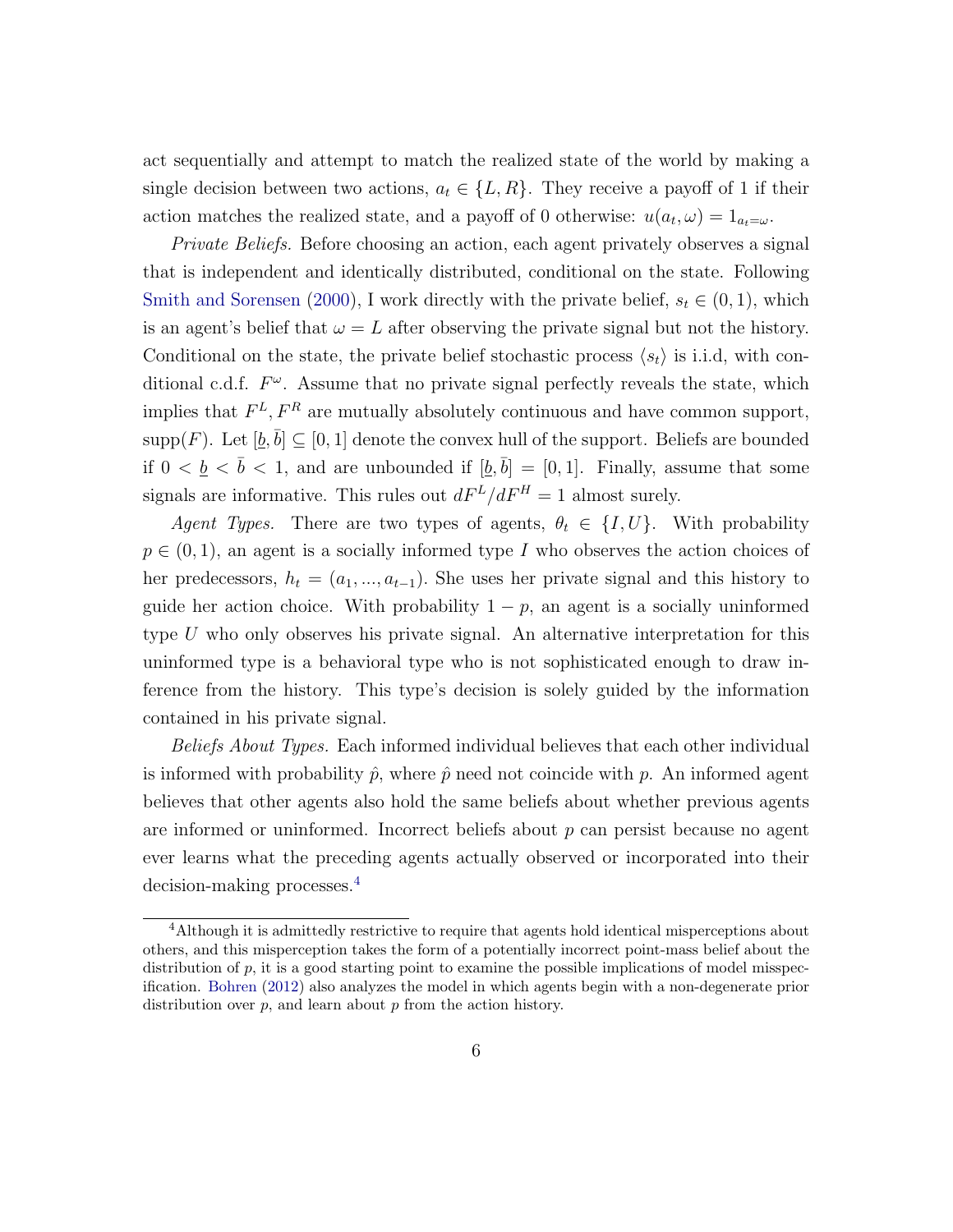Timing. At time t, agent t observes type  $\theta_t$  and a private signal  $s_t$ ; if  $\theta_t = I$ , then the agent also observes the public history  $h_t$ . Next, she chooses action  $a_t$ .

#### 2.2 The Individual Decision-Problem

A decision rule specifies an action for each history and signal realization pair. I look for an outcome that has the nature of a Bayesian equilibrium, in the sense that agents use Bayes rule to formulate beliefs about the state of the world, given their incorrect belief about the type distribution, and seek to maximize payoffs. The decision rule of each type is common knowledge, as is the fact that all informed agents compute the same (possibly inaccurate) probability of any history  $h_t$ .

It is standard to express the public belief of informed agents as a likelihood ratio,

$$
l_t = \frac{P(L|h_t; \hat{p})}{P(R|h_t; \hat{p})},
$$

which depends on the history and beliefs about the share of informed agents.<sup>[5](#page-8-0)</sup> An agent who holds prior belief  $l$  and receives signal  $s$  updates to the private posterior belief  $q(l,s) = l \times \left(\frac{s}{1-s}\right)$  $\frac{s}{1-s}$ ). An uninformed agent has prior belief  $l_1 = 1$  and an informed agent has prior belief  $l_t$ . Guided by posterior belief q, the agent maximizes her payoff by choosing  $a = L$  if  $q \ge 1$ , and  $a = R$  otherwise. An agent's decision can be represented as a cut-off rule,  $s^*(l) = 1/(l+1)$ , such that the agent chooses action L when  $s \geq s^*(l)$  and chooses action R otherwise. An informed agent in period t uses cut-off  $s^*(l_t)$ , while uninformed agents use cut-off  $s^*(1) = 1/2$ .

An agent is in an information cascade when it is optimal for the agent to choose the same action regardless of her private signal realization; therefore, this action reveals no private information.

**Definition 1** (Cascade Set). The cascade set is the set of beliefs  $\Lambda = \{l | s \leq \}$  $s^*(l) \,\forall s \in supp(F)\} \cup \{l | s \geq s^*(l) \,\forall s \in supp(F)\}.$ 

An informed agent is in a cascade if  $l_t \in \Lambda$ , and an uninformed agent is in a cascade

<span id="page-8-0"></span><sup>&</sup>lt;sup>5</sup>I describe  $l_t$  as the public belief, even though it is not the belief of uninformed agents.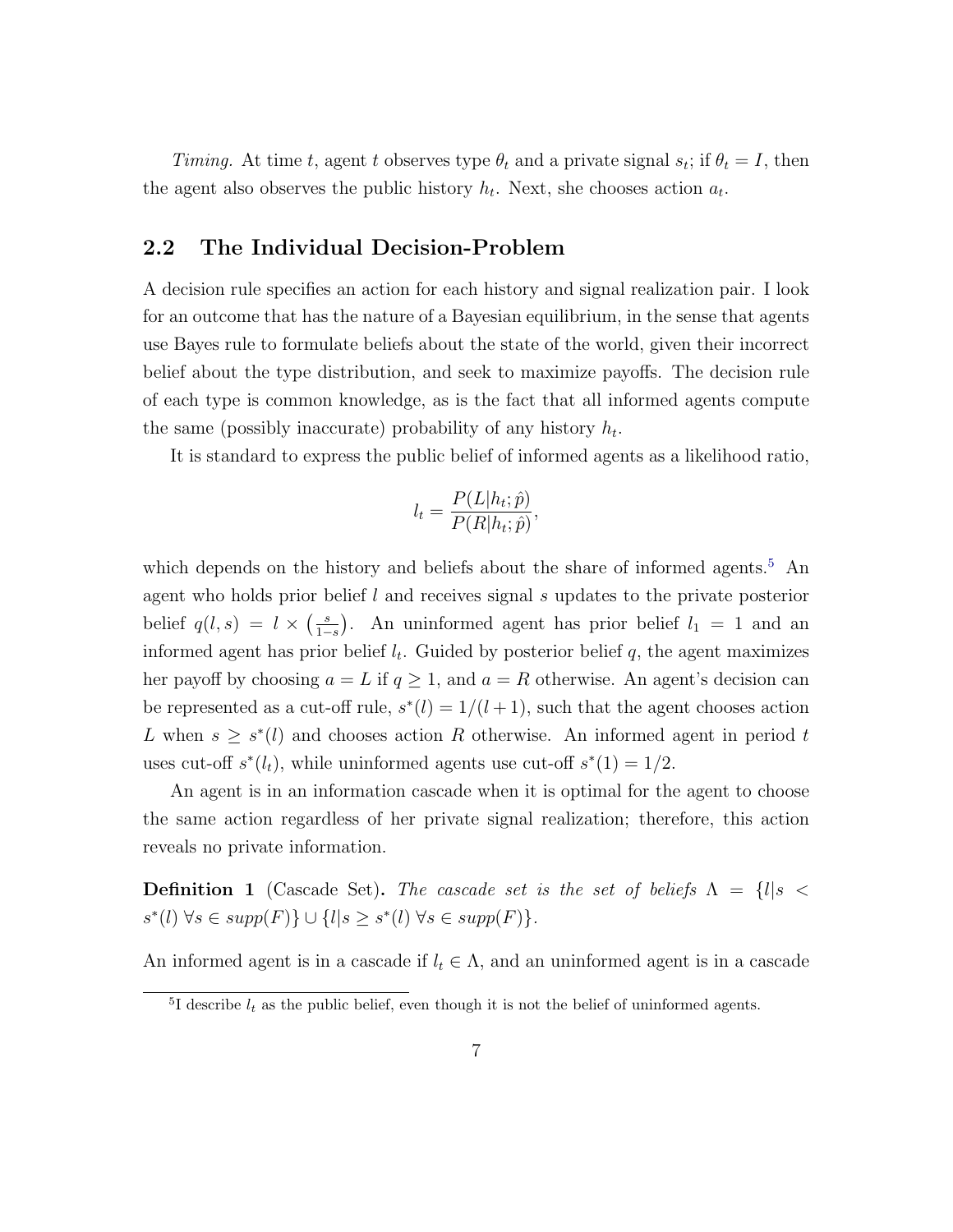if  $l_1 \in \Lambda$ . As usual, a cascade occurs when the prior belief outweighs the strongest private belief.

<span id="page-9-1"></span>**Lemma 1.** The cascade set is  $\Lambda = [0, (1 - \bar{b})/\bar{b}] \cup [(1 - \underline{b})/\underline{b}, \infty]$  when signals are bounded and  $\Lambda = \{0, \infty\}$  when signals are unbounded.

By Lemma [1,](#page-9-1) uninformed agents are never in a cascade, since  $l_1 = 1$ . When informed agents are in a cascade, information continues to accumulate from the actions of uninformed agents, and the formation of a cascade does not necessarily imply belief convergence. Therefore, if the likelihood ratio enters the cascade set in finite time, I would like to determine whether the likelihood ratio remains in the cascade set. If a cascade doesn't form in finite time, I would like to determine whether the likelihood ratio can converge to a point in the cascade set. The following definition introduces the notion of a limit cascade to encompass both of these ideas.<sup>[6](#page-9-2)</sup>

**Definition 2** (Limit Cascade). Suppose there exists a real, nonnegative random variable  $l_{\infty}$  such that  $l_t \to l_{\infty}$  almost surely. Then an informed agent is almost surely in a limit cascade if  $\text{supp}(l_{\infty}) \in \Lambda$ .

## <span id="page-9-0"></span>3 Learning Dynamics

#### 3.1 Overview

This section proceeds as follows. After formally defining the stochastic process  $\langle l_t \rangle$ governing the evolution of the likelihood ratio, I characterize the set of stationary points; these are candidate limit points for  $\langle l_t \rangle$ . Next, I determine how the local stability of these stationary points depends on  $\hat{p}$ . This establishes the dynamics of the likelihood ratio in the neighborhood of a stationary point. I use the law of the iterated logarithm (LIL) to show that the likelihood ratio converges to each stable stationary point with positive probability, from any initial value. Finally, I rule out convergence to unstable stationary points and non-stationary points. The

<span id="page-9-2"></span><sup>&</sup>lt;sup>6</sup>It would also be possible for beliefs to remain in the cascade set, but not converge. I rule this out in Section [3.](#page-9-0)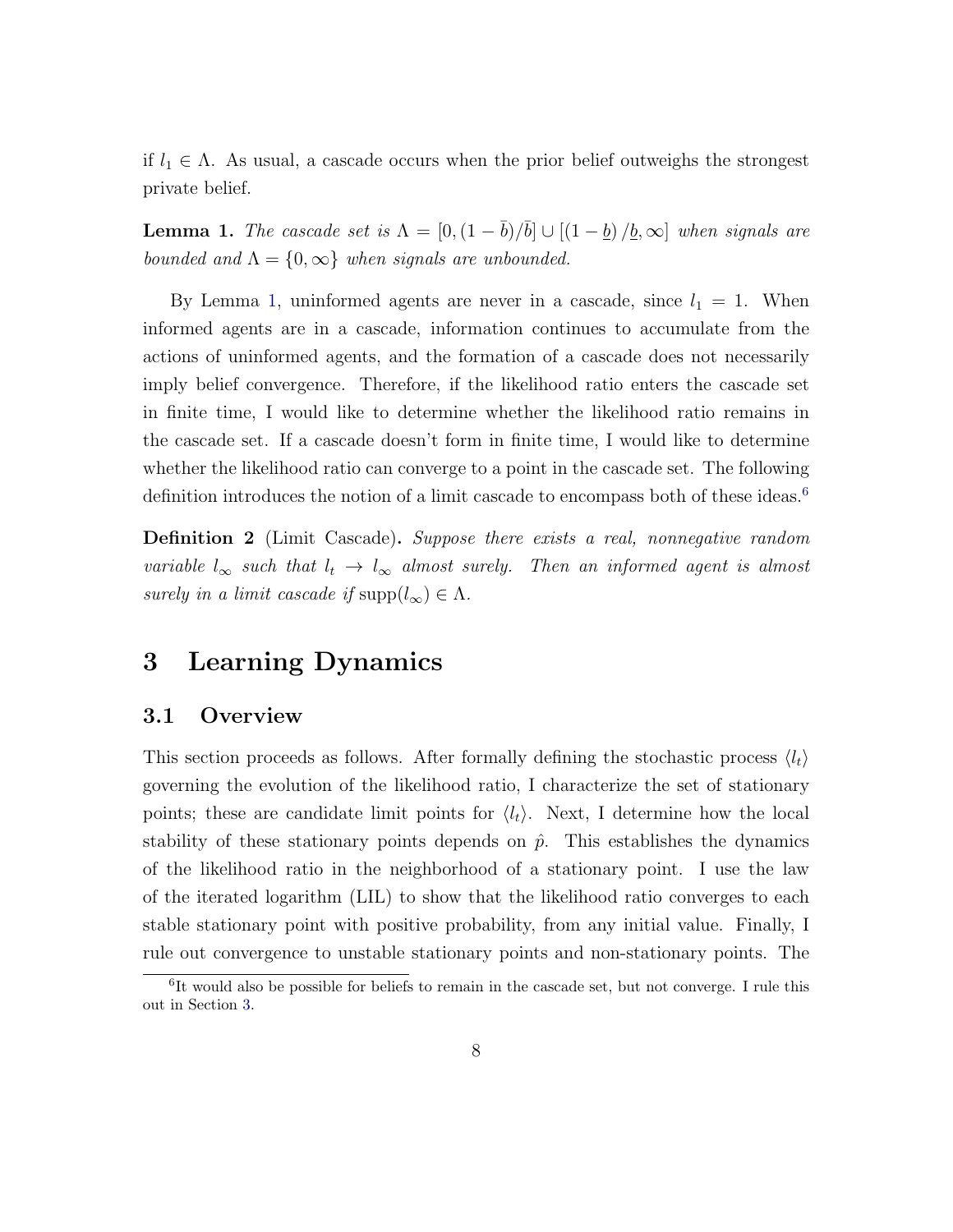section concludes with a full characterization of asymptotic learning outcomes, which depend on  $\hat{p}$ .

#### 3.2 The Likelihood Ratio

Let  $\psi(a|\omega, l; p)$  denote the probability of action a, given likelihood ratio l, state  $\omega$ and share of informed agents p. Then

<span id="page-10-0"></span>
$$
\psi(L|\omega, l; p) = p(1 - F^{\omega}(1/(l+1))) + (1 - p)(1 - F^{\omega}(1/2))
$$
\n(1)

and

$$
\psi(R|\omega, l; p) = pF^{\omega}(1/(l+1)) + (1-p)F^{\omega}(1/2).
$$
\n(2)

This probability is a weighted average of the probability that an uninformed type chooses a when using cut-off rule  $s^*(1) = 1/2$  and the probability that an informed type chooses a using cut-off rule  $s^*(l) = 1/(l + 1)$ , given likelihood ratio l.

The likelihood ratio is updated based on the perceived probability of action a,  $\psi(a|\omega, l; \hat{p})$ . If agents attribute a smaller share of actions to informed agents,  $\hat{p}$  < p, then they place more weight on the action revealing private information and overestimate the informativeness of prior actions. The opposite holds when agents attribute too large a share to informed agents. Given a likelihood ratio  $l_t$  and action  $a_t$ , the likelihood ratio in the next period is  $l_{t+1} = \phi(a_t, l_t; \hat{p})$ , where

$$
\phi(a, l; \hat{p}) = l\left(\frac{\psi(a|L, l; \hat{p})}{\psi(a|R, l; \hat{p})}\right). \tag{3}
$$

The joint stochastic process  $\langle a_t, l_t \rangle_{t=1}^{\infty}$  is a discrete-time Markov process defined on  $A \times \mathbb{R}_+$  with  $l_1 = 1$ . Given state  $\{a_t, l_t\}$ , the process transitions to state  $\{a_{t+1}, \phi(a_t, l_t; \hat{p})\}$  with probability  $\psi(a_{t+1}|\omega, \phi(a_t, l_t; \hat{p}); p)$ . The stochastic properties of this process determine long-run learning dynamics.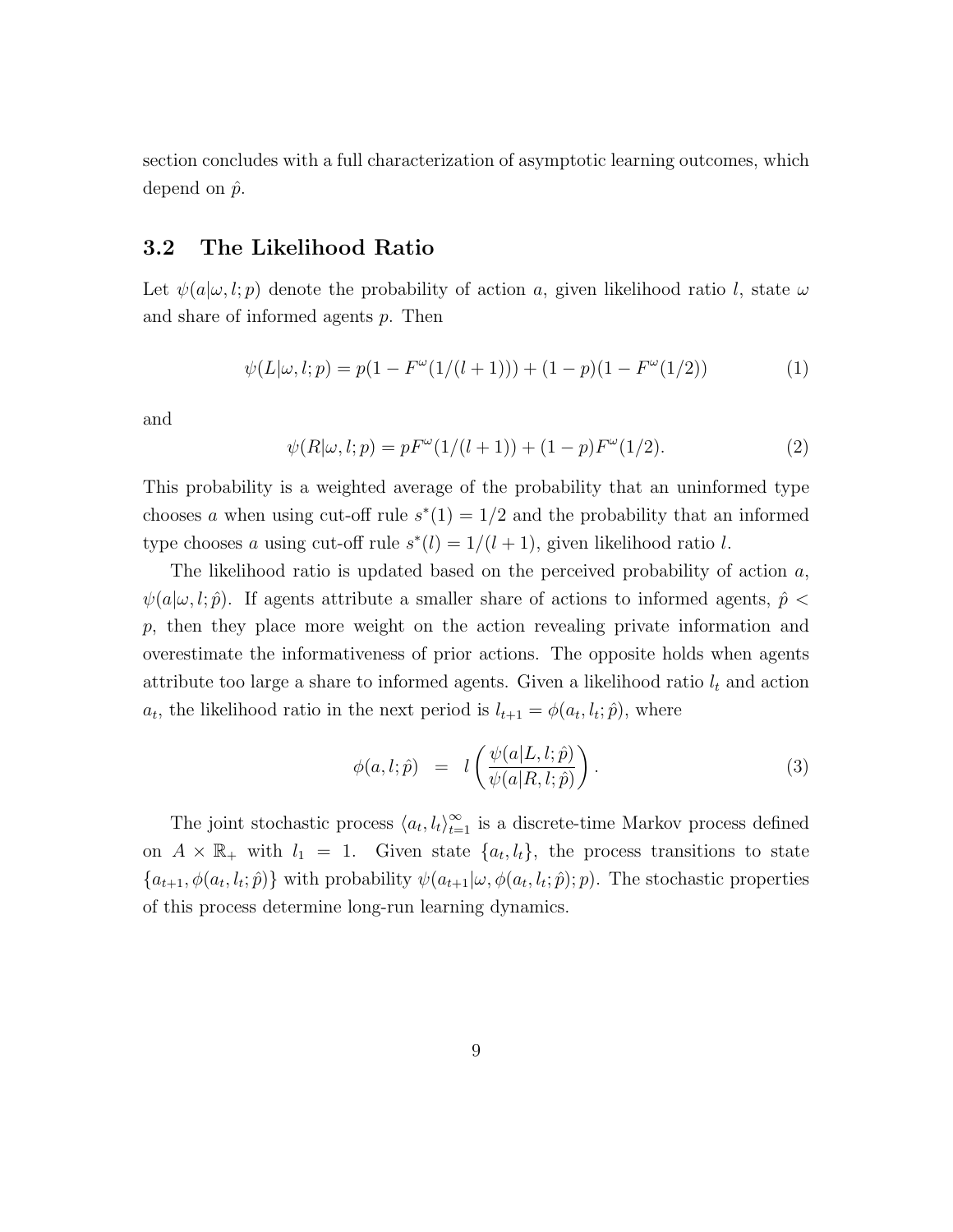#### 3.3 Local Stability of Limit Outcomes

At a stationary point, the likelihood ratio remains constant for any action that occurs with positive probability.

**Definition 3.** A point  $\ell$  is **stationary** if either (i)  $\psi(a|\omega, \ell; p) = 0$  or (ii)  $\phi(a, \ell; \hat{p}) =$  $\ell$  for  $a \in \{L, R\}.$ 

The next Lemma characterizes the set of stationary points.

<span id="page-11-0"></span>**Lemma 2.** The set of stationary points are  $\{0, \infty\}$ .

A stationary point  $\ell$  is stable if the likelihood ratio process  $\langle l_t \rangle$  converges to  $\ell$ with positive probability when  $l_1$  is in the neighborhood of  $\ell$ .

**Definition 4.** Let  $\ell \in [0,\infty)$  be a stationary point of  $\langle l_t \rangle$ . Then  $\ell$  is **stable** if there exists an open ball  $N_0$  around 0 such that  $l_1 - \ell \in N_0 \Rightarrow P(l_t \to \ell) > 0$ . A point  $\ell = \infty$  is stable if there exists an M such that  $l_1 > M \Rightarrow P(l_t \to \infty) > 0$ .

The challenge in establishing convergence results for  $\langle l_t \rangle$  stems from the dependence of  $\psi$  and  $\phi$  on the current value of the likelihood ratio. Corollary C.1 of [Smith](#page-30-0) [and Sorensen](#page-30-0) [\(2000\)](#page-30-0) derives a criterion for the local stability of a nonlinear stochastic difference equation with state-dependent transitions. In the current setting, the stability of a stationary point can be reframed in the context of the log likelihood ratio. Suppose  $\omega = R$ . Then, given likelihood ratio l, the probability of action a is  $\psi(a|R, l; p)$ . Define

<span id="page-11-1"></span>
$$
\gamma(\hat{p}, l) := \sum_{a \in \{L, R\}} \psi(a|R, l; p) \log |\phi_l(a, l; \hat{p})| \tag{4}
$$

where

$$
\phi_l(a, l; \hat{p}) = \frac{\psi(a|L, l; \hat{p})}{\psi(a|R, l; \hat{p})} + l \frac{d}{dl} \left( \frac{\psi(a|L, l; \hat{p})}{\psi(a|R, l; \hat{p})} \right)
$$
(5)

is the derivative of  $\phi$  with respect to l. From Corollary C.1 of [Smith and Sorensen](#page-30-0) [\(2000\)](#page-30-0), if l is a stationary point and  $\gamma(\hat{p}, l) < 0$ , then l is a stable stationary point.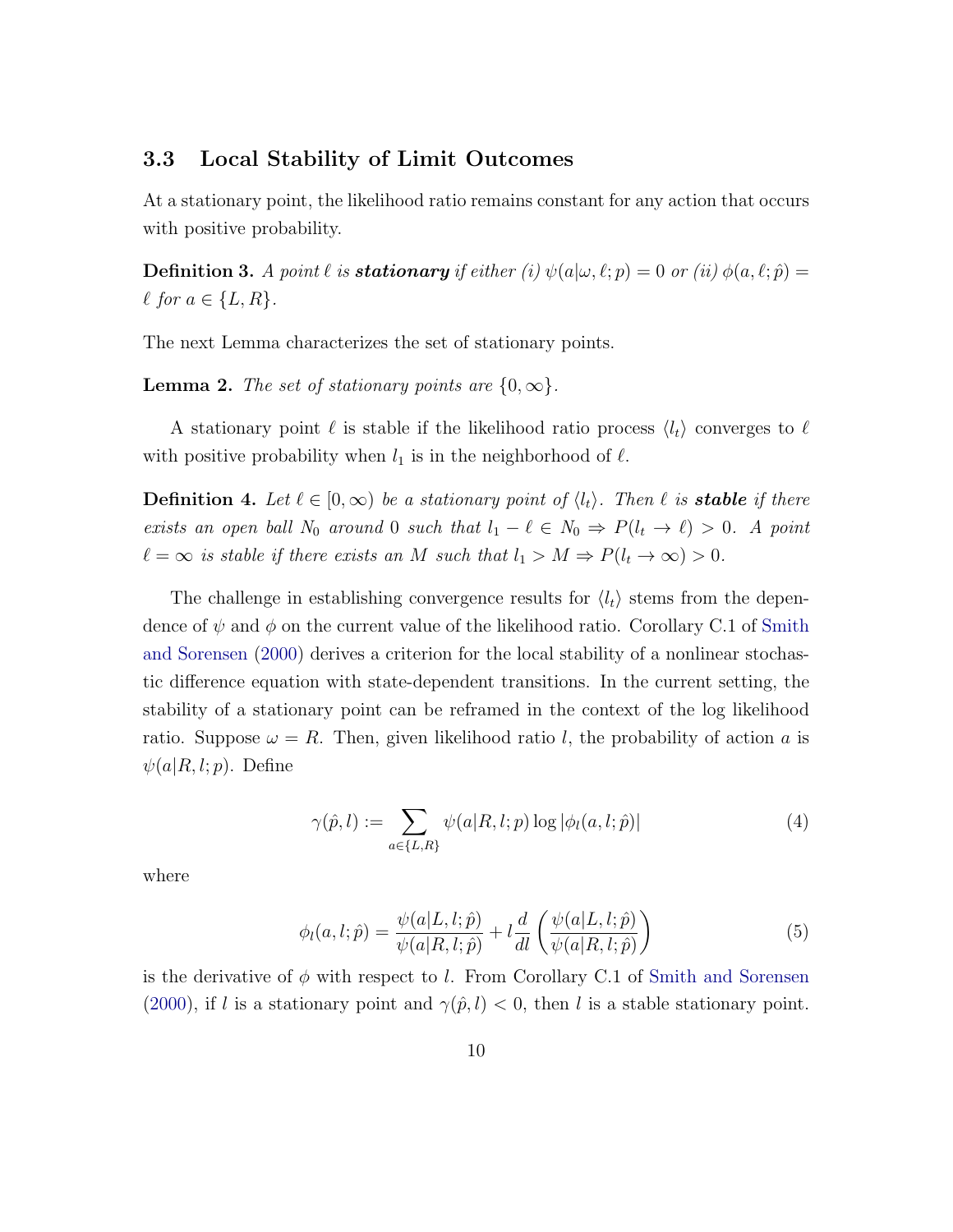A straightforward extension establishes that if l is a stationary point and  $\gamma(\hat{p}, l) > 0$ , then l is not a stable stationary point.

For intuition, consider the case where  $\psi(a|\omega, l; \hat{p})$  is constant with respect to l and l is small.<sup>[7](#page-12-0)</sup> Then  $E[\log l_{t+1}|l_t] \approx \log l_t + \gamma(\hat{p}, l_t)$ . If  $\gamma(\hat{p}, 0) < 0$  then  $E[\log l_{t+1}|l_t] <$  $\log l_t$  for  $l_t$  near zero and zero is a stable stationary point. If  $\gamma(\hat{p},0) > 0$  then  $E[\log l_{t+1}|l_t] > \log l_t$  for  $l_t$  near zero and zero is not a stable stationary point.

I use this criterion to characterize the relationship between  $\hat{p}$  and the stability of a stationary point. Suppose  $\omega = R$ . If informed agents sufficiently overestimate the share of uninformed agents, both zero and infinity are stable stationary points, whereas if agents sufficiently underestimate the share of uninformed agents, then there are no stable stationary points. When beliefs are close to correct, zero is the only stable stationary point. Lemma [3](#page-12-1) formally states this result.

<span id="page-12-1"></span>**Lemma 3.** Suppose  $\omega = R$ . There exist unique cutoffs  $\hat{p}_1 \in [0, p)$  and  $\hat{p}_2 \in (p, 1]$ such that:

- 1. If  $\hat{p} < \hat{p}_1$  then the set of stable stationary points are  $\{0, \infty\}.$
- 2. If  $\hat{p} \in (\hat{p}_1, \hat{p}_2)$  then  $\{0\}$  is the unique stable stationary point.
- 3. If  $\hat{p} > \hat{p}_2$ , then there are no stable stationary points.

Beliefs  $\hat{p}$  influence the information that accumulates from each action, but not the probability of each action. When  $l_t$  is near zero, beliefs favor state R. As  $\hat{p}$ increases, agents place more weight on the informativeness of contrary L actions and less weight on the informativeness of supporting  $R$  actions. This makes the likelihood ratio take a bigger jump away from zero when an L action is observed, and a smaller jump towards zero when an R action is observed. At some cut-off  $\hat{p}_2$ ,  $E[\log l_{t+1}|l_t]$ changes from decreasing to increasing near zero. Above  $\hat{p}_2$ , zero is no longer a stable stationary point. Similar logic establishes the stability of  $l_t$  near infinity for some cut-off  $\hat{p}_1$ . When  $\hat{p} = p$ , the likelihood ratio is a martingale. Therefore,  $\langle \log l_t \rangle$  is a supermartingale and zero is a stable stationary point, establishing that  $p < \hat{p}_2$ . The

<span id="page-12-0"></span><sup>7</sup>This holds when informed agents are in a cascade.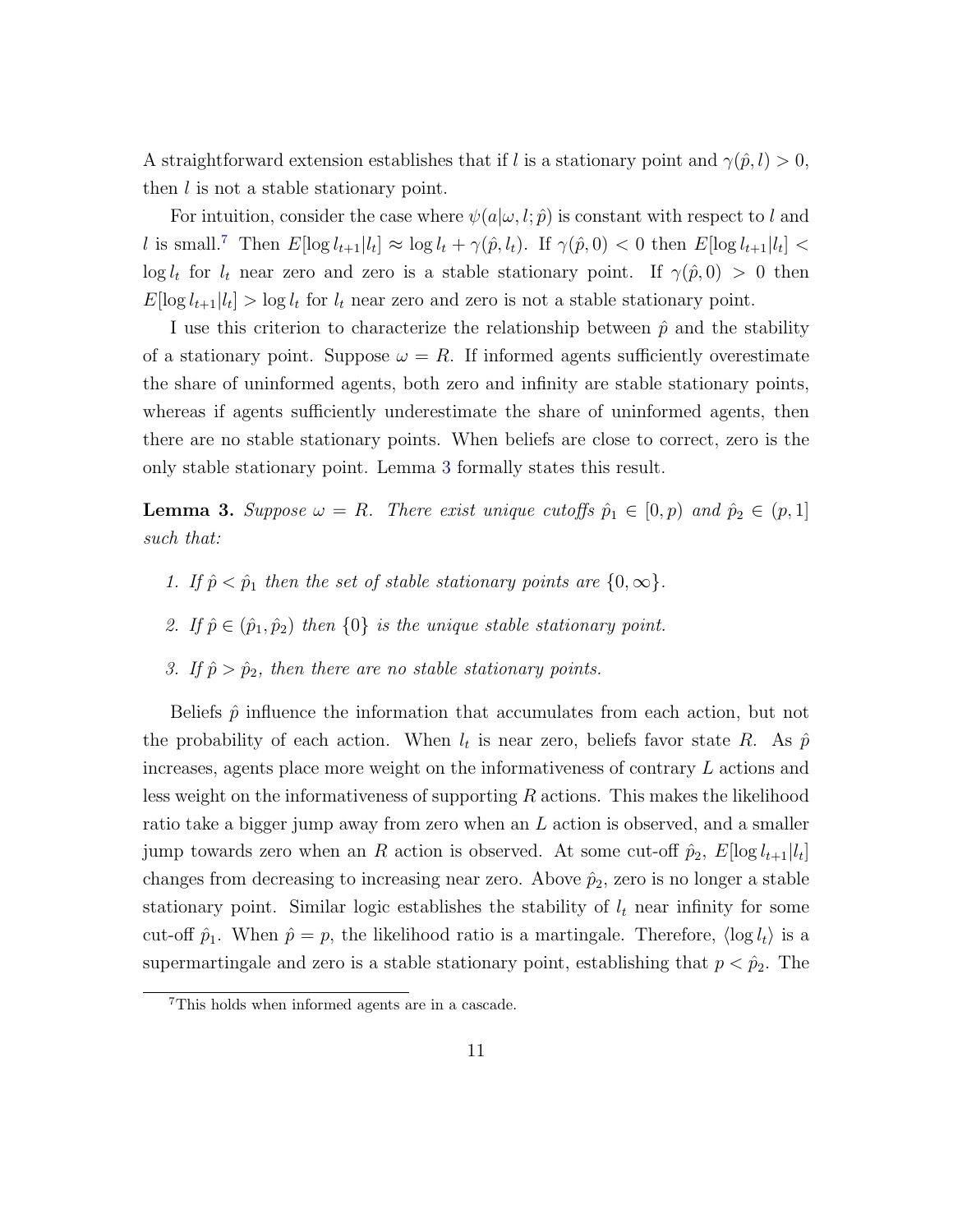martingale convergence theorem precludes infinity from being a stable point when  $\hat{p} = p$ ; this establishes that  $p > \hat{p}_1$ .

#### 3.4 Global Convergence to Limit Outcomes

The next Lemma establishes that if  $\ell$  is a stable stationary point, then the likelihood converges to  $\ell$  with positive probability, from any initial value. The likelihood ratio almost surely does not converge to non-stable stationary points or non-stationary points.

<span id="page-13-0"></span>**Lemma 4.** For any initial value  $l_1$ ,  $P(l_t \rightarrow \ell) > 0$  iff  $\ell$  is a stable stationary point of  $\langle l_t \rangle$ .

When agents have an inaccurate model of inference,  $\hat{p} \neq p$ , the likelihood ratio is no longer a martingale and it is not possible to use standard martingale methods to establish belief convergence. I use a two-pronged approach: the LIL establishes global convergence to stable stationary points and the LLN rules out convergence to non-stable stationary points.

Consider the case of bounded signals. The probability of each action is constant when the likelihood ratio is in the cascade set. Suppose a cascade persists. By the law of large numbers (LLN), the share of each action converges to its expected value, which determines the limit of the likelihood ratio. If this limit lies inside the cascade set, then by the LIL, there is a positive measure of sample paths that converge to this limit without leaving the cascade set. On the other hand, if the limit lies outside the cascade set, then the likelihood ratio will almost surely leave the cascade set, a contradiction. Precisely the same criterion determines whether the candidate limit lies inside or outside the cascade set and whether a stationary point is stable. Therefore, whenever a stationary point is stable, the likelihood ratio converges to this point with positive probability, from any initial value. The intuition is similar for the case of unbounded signals. I bound the likelihood ratio with a stochastic process that has state-independent transitions near the stable stationary point, and use the LIL to determine the limiting behavior of this second process.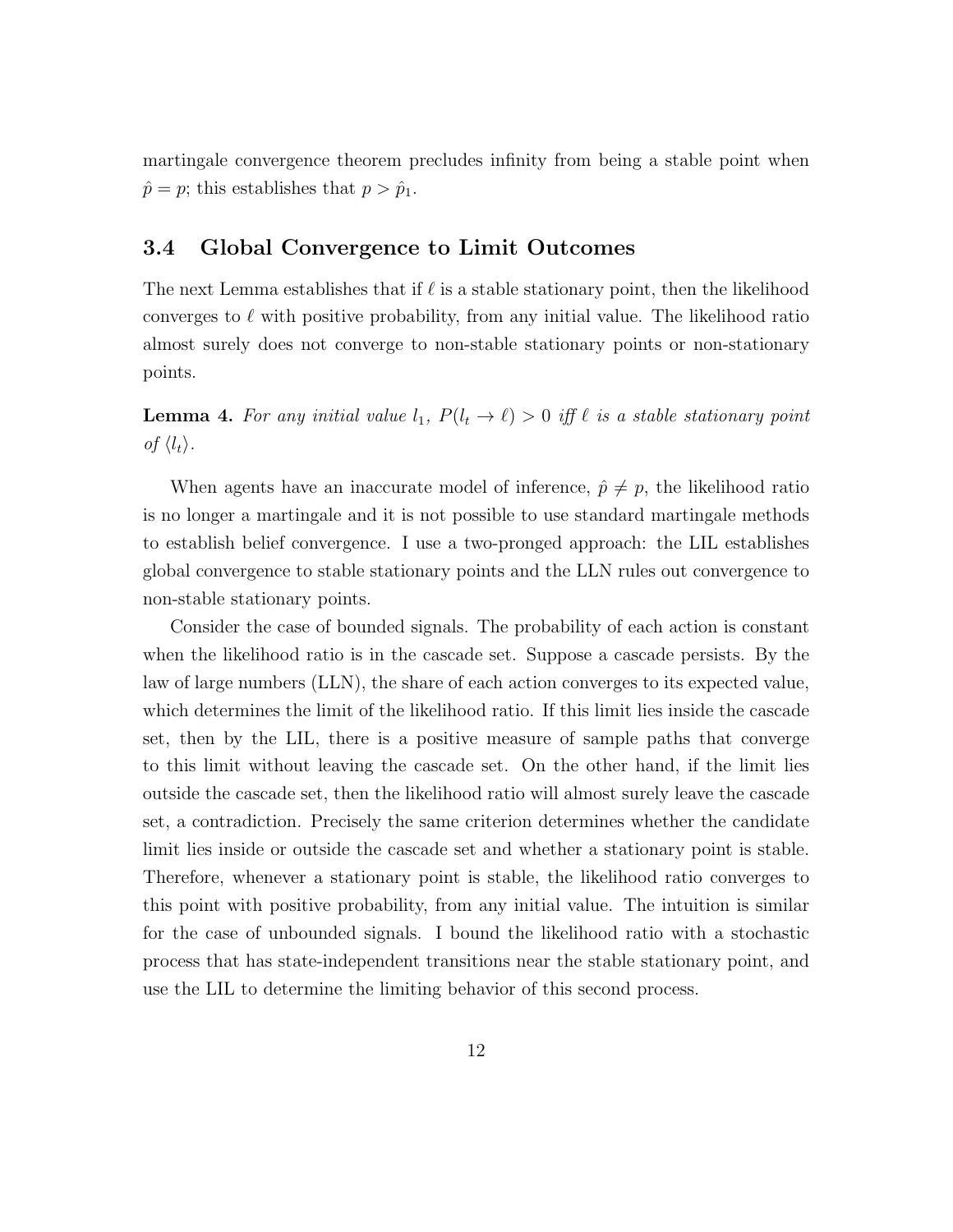#### 3.5 Long Run Learning

This section presents the main result of the paper, a characterization of the learning dynamics in a misspecified model of inference. Several possible long-run learning outcomes may occur. Let *complete learning* denote the event where  $l_t \rightarrow 0$ , and incorrect learning denote the event where  $l_t \to \infty$ . Non-stationary incomplete learning refers to the event where  $l_t$  does not converge or diverge.<sup>[8](#page-14-1)</sup>

Suppose there is at least one stable stationary point. Then there exists a random variable  $l_{\infty}$  such that  $l_t \to l_{\infty}$ . By Lemma [4,](#page-13-0) supp $(l_{\infty})$  is equal to the set of stable stationary points. If 0 and  $\infty$  are stable stationary points, then both complete and incorrect learning arise with positive probability, and incomplete learning almost surely does not occur. For complete learning to arise almost surely, 0 must be the unique stable stationary point. When there are no stable stationary points, then the likelihood ratio almost surely does not converge or diverge and learning is incomplete. If signals are bounded, cascades break almost surely. Theorem [1](#page-14-0) formally characterizes the relationship between learning and model misspecification, using the cut-offs  $\hat{p}_1$  and  $\hat{p}_2$  derived in Lemma [3.](#page-12-1)

#### <span id="page-14-0"></span>**Theorem 1.** Suppose  $\omega = R$ . There exist unique cutoffs  $\hat{p}_1$  and  $\hat{p}_2$  such that

- 1. If  $\hat{p} < \hat{p}_1$ , then  $l_t \to l_\infty$  almost surely, where  $l_\infty$  is a random variable with  $supp(l_{\infty}) = \{0, \infty\}.$
- 2. If  $\hat{p} \in (\hat{p}_1, \hat{p}_2)$ , then  $l_t \to 0$  almost surely.
- 3. If  $\hat{p} > \hat{p}_2$ , then  $l_t$  almost surely does not converge or diverge. Additionally,  $P(l_t \notin \Lambda \text{ i.o.}) = 1.$

When agents attribute too many actions to uninformed agents, they overestimate the informativeness of actions supporting the more likely state, and underestimate the informativeness of contrary actions, causing beliefs to quickly become entrenched. Both complete and incorrect learning outcomes arise in this situation. When agents

<span id="page-14-1"></span><sup>&</sup>lt;sup>8</sup>Stationary incomplete learning, or the event where  $l_t \to \ell$  for some  $\ell \notin \{0, \infty\}$ , is another type of incomplete learning. This does not occur in the current model.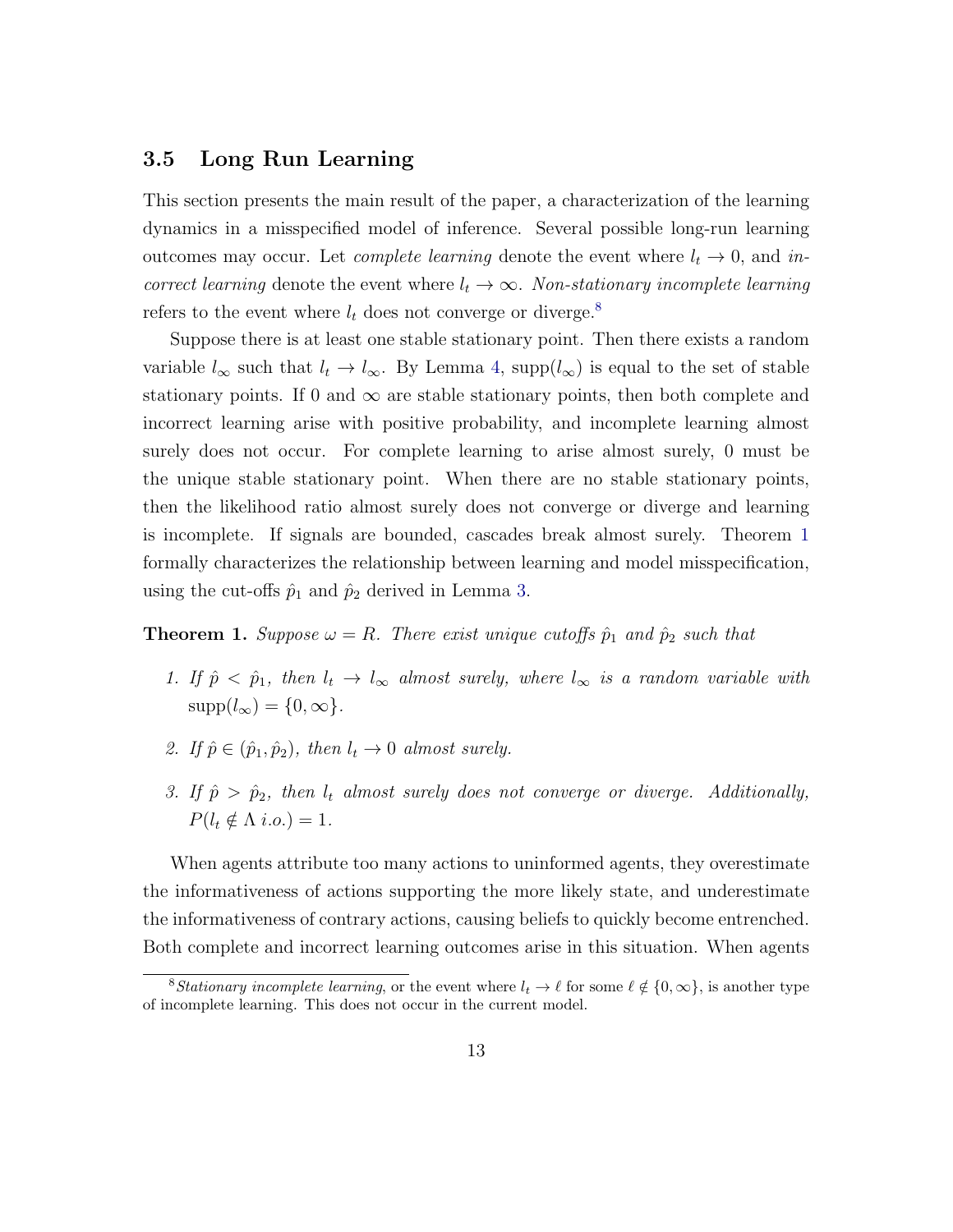attribute approximately the correct ratio of actions to uninformed agents, incorrect learning is no longer possible. Finally, when informed agents attribute too few actions to uninformed agents, they underestimate the informativeness of actions supporting the more likely state, and overestimate the informativeness of contrary actions. Neither correct or incorrect learning is possible.

It is also necessary to rule out incomplete learning when  $\hat{p} < \hat{p}_2$ . Consider the case of bounded signals. When a cascade persists with positive probability, the probability that the likelihood ratio returns to any value outside the cascade set is strictly less than one. Therefore, the probability that a value outside the cascade set occurs infinitely often is zero – eventually a cascade forms and persists. When a cascade persists and the likelihood ratio remains inside the cascade set, the LLN guarantees belief convergence.

Action convergence obtains for informed agents, in that they eventually choose the same action, if and only if the likelihood ratio converges or diverges. Action convergence never obtains for uninformed agents, as their actions always depend on their private information. Define a subsequence  $(a_{t_n})$  to represent the actions of informed agents, where  $t_n = \inf\{t > t_{n-1} | \theta_t = I\}$  and  $t_0 = 0$ . Then the following Corollary is an immediate consequence of Theorem [1.](#page-14-0)

Corollary 1. Suppose  $\omega = R$ .

- 1. If  $\hat{p} < \hat{p}_1$ , then  $a_{t_n} \to a_{\infty}$  almost surely, where  $a_{\infty}$  is a random variable with  $supp(a_{\infty}) = \{L, R\}.$
- 2. If  $\hat{p} \in (\hat{p}_1, \hat{p}_2)$ , then  $a_{t_n} \to R$  almost surely.
- 3. If  $\hat{p} > \hat{p}_2$ , then  $a_{t_n}$  almost surely does not converge.

The asymptotic properties of learning determine whether the action choices of informed agents eventually converge to the optimal action. If complete learning obtains almost surely, then learning will be efficient in that informed agents will choose the optimal action all but finitely often. Otherwise, there is positive probability that learning will be inefficient and informed agents will choose the suboptimal action infinitely often.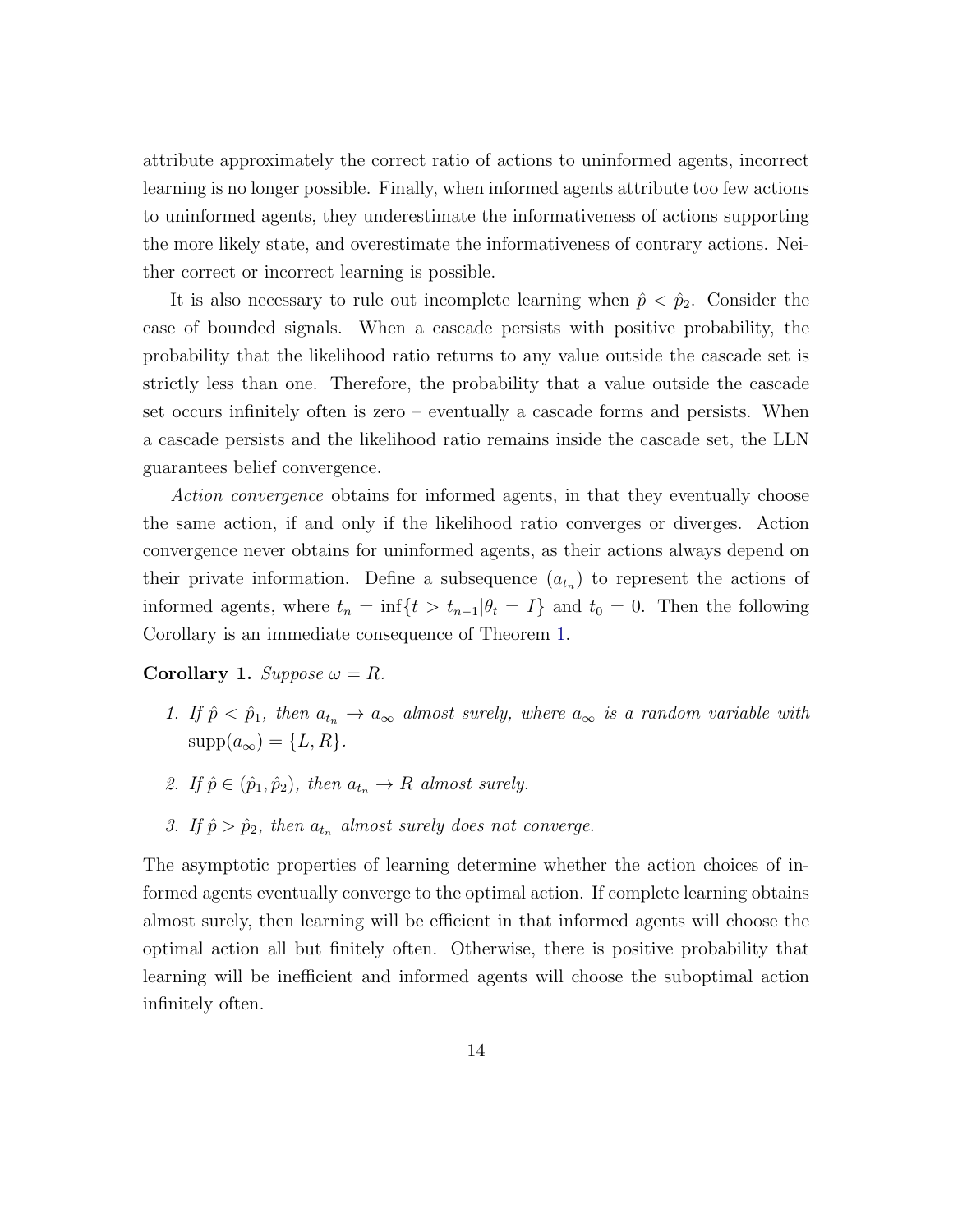## <span id="page-16-0"></span>4 Discussion

A misspecified model of information processing impacts asymptotic learning, and these results are robust to the addition of other information sources, such as an infinite stream of public signals or gurus (agents who know the state with probability 1). This insight has important policy implications. Suppose that a social planner can release additional public information. In a correctly specified model, this will affect the speed of learning, but will not impact asymptotic learning. However, in the face of model misspecification, the timing, frequency and strength of public information will play a key role in determining whether asymptotic learning obtains. When  $\hat{p} < \hat{p}_1$ , immediate release of public information prevents beliefs from becoming entrenched on the incorrect state. A delayed public response requires stronger or more frequent public signals to overturn an incorrect herd. Interventions are required on a short-term basis: once a herd begins on the correct action, it is likely to persist on its own (although another short-term intervention may be necessary in the future). When  $\hat{p} > \hat{p}_2$ , the important policy dimension is the frequency or strength of public information. As herds become more fragile, more frequent or precise public information is required to maintain a correct herd. An intervention must be long-term; once an intervention ceases, the herd will break.

Experimental evidence studying how people process correlated information supports this form of model misspecification. [Enke and Zimmermann](#page-30-6) [\(2013\)](#page-30-6) show that subjects treat correlated information as independent when updating, and beliefs are too sensitive to correlated information sources. In a social learning experiment, [Go](#page-30-7)[eree, Palfrey, Rogers, and McKelvey](#page-30-7) [\(2007\)](#page-30-7) find that new information continues to accumulate in cascades. Some agents still follow their private signal, despite the fact that all agents observe the history. In rational models, this off-the-equilibrium-path action would be ignored. However, it seems plausible that subsequent agents recognize these off-the-equilibrium-path actions reveal an agent's private signal, even if they are unsure of the exact prevalence of such actions. [Koessler, Ziegelmeyer,](#page-30-8) [Bracht, and Winter](#page-30-8) [\(2008\)](#page-30-8) examine the fragility of cascades in an experiment where an expert receives a more precise signal than other participants. The unique Nash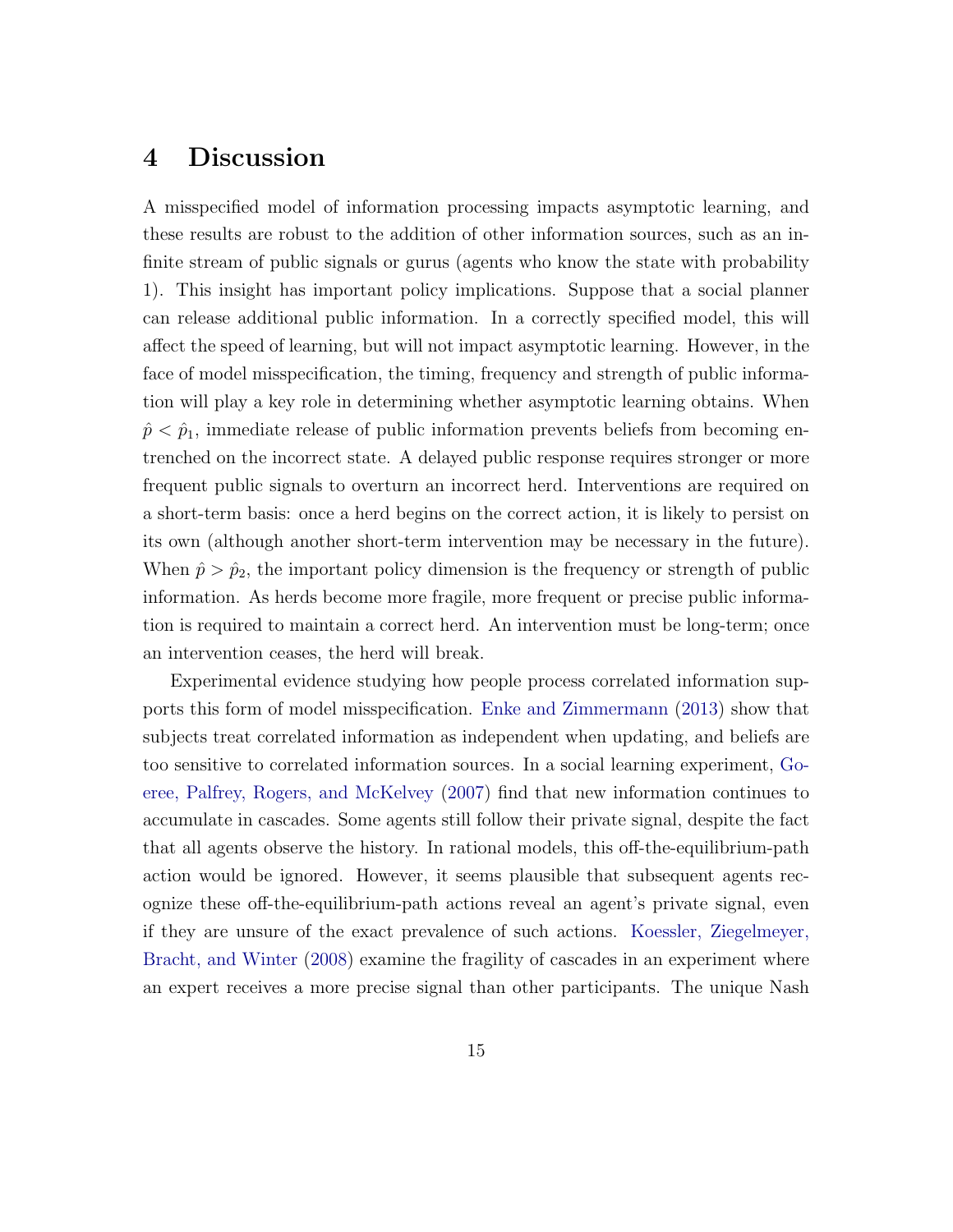equilibrium is for the expert to follow her signal, and observation of a contrary signal overturns a cascade. However, experts rarely overturn a cascade when equilibrium prescribes that they do so. As the length of the cascade increases, experts become even less likely to follow their signal: they break 65% of cascades when there are two identical actions, but only 15% of cascades when there are five or more identical actions. Elicited beliefs evolve in a manner similar to the belief process that would arise if all agents followed their signals, and each action conveyed private information. In addition, off-the-equilibrium-path play frequently occurs, and these non-equilibrium actions are informative. [Kubler and Weizsacker](#page-30-9) [\(2004\)](#page-30-9) also find evidence consistent with a misspecified model of social learning. They conclude that subjects do learn from their predecessors, but are uncertain about the share of previous agents who also learned from their predecessors. Particularly, agents underestimate the share of previous agents who herded and overestimate the amount of new information contained in previous actions. This provides support for both the presence of uninformed agents and a misspecified belief about their frequency.

This model leaves open several interesting questions. Individuals may differ in their depth of reasoning and their ability to combine different information sources introducing heterogeneity into how agents process information would capture this. Allowing for partial observability of histories would also be a natural extension, while introducing payoff interdependencies would make the model applicable to election and financial market settings.

### 5 Appendix: Proofs

**Proof of Lemma [1:](#page-9-1)** Suppose  $l \geq (1 - \underline{b})/\underline{b}$ . The strongest signal an agent can receive in favor of state R is  $\underline{b}$ . This leads to posterior  $q(l, \overline{b}) = l \times \underline{b}/(1 - \underline{b}) \geq 1$  and an informed agent finds it optimal to choose  $a = L$ . Therefore, for any signal  $s \geq b$ , an informed agent will choose action L. Similarly, if  $l \leq (1 - \bar{b})/\bar{b}$  an informed agent will choose action R for any signal  $s \leq \bar{b}$ . Q.E.D.

**Proof of Lemma [2](#page-11-0):** At a stationary point l,  $\phi(a, l) = l$  for all a such that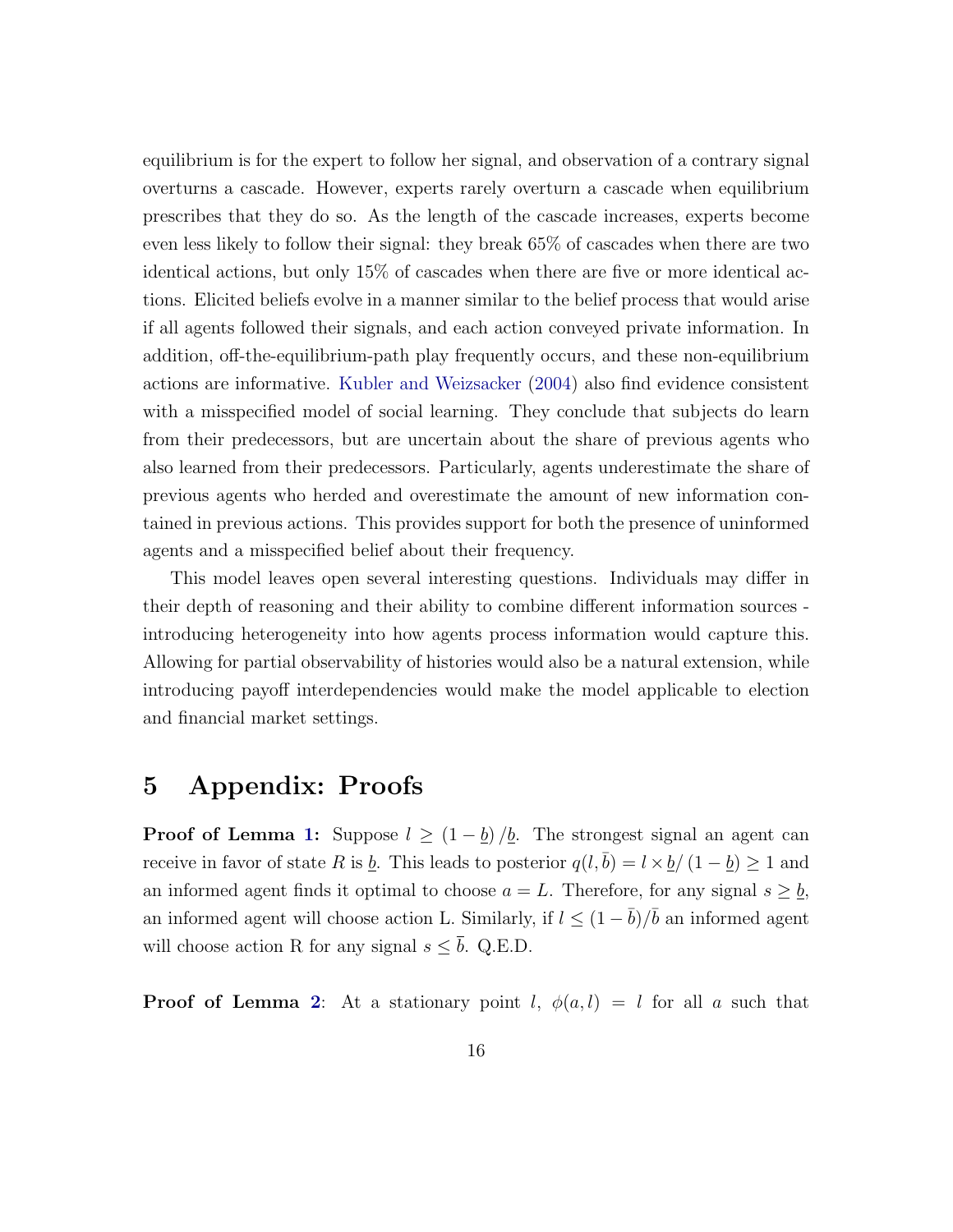$\psi(a|\omega, l; p) > 0$ . As  $p < 1$  and uninformed agents are never in a cascade,  $\psi(a|\omega, l; p) > 0$ 0 for all  $a \in \{L, R\}$  and for all  $(\omega, l) \in \{L, R\} \times [0, \infty)$ . Also, these actions are informative:

$$
\left(\frac{\psi(a|L,l;\hat{p})}{\psi(a|R,l;\hat{p})}\right) \neq 1.
$$

Therefore,  $\{0,\infty\}$  are the only two values that satisfy  $\phi(a,l) = l$  for all  $a \in \{L,R\}$ . Q.E.D.

The proof of Lemma [3](#page-12-1) makes use of Corollary C.1 from [Smith and Sorensen](#page-30-0) [\(2000\)](#page-30-0), which is reproduced below using the notation of this paper.

<span id="page-18-0"></span>**Lemma 5** (Condition for Stable Fixed Point). Given a finite set A, and Borel measurable functions  $f: A \times \mathbb{R}_+ \to \mathbb{R}_+$  and  $p: A \times \mathbb{R}_+ \to [0, 1]$  satisfying  $\sum_{a \in A} p(a|x) =$ 1. Let  $x_1 \in \mathbb{R}$ . Then the process  $\langle x_t \rangle_{t=0}^{\infty}$  where  $x_{t+1} = f(a_t, x_t)$  with probability  $p(a_t|x_t)$  for  $a_t \in A$  is a Markov process. Suppose  $f(a, \cdot)$  is continuously differentiable and  $p(a|\cdot)$  is continuous for all  $a \in A$ . Let  $\tilde{x}$  be a fixed point of x. If

$$
\sum_{a \in A} p(a|\tilde{x}) \log |f_x(a, \tilde{x})| < 0
$$

then  $\tilde{x}$  is a stable fixed point.

Proof: See Corollary C.1 in [Smith and Sorensen](#page-30-0) [\(2000\)](#page-30-0).

#### Proof of Lemma [3:](#page-12-1)

<span id="page-18-1"></span>Claim 1. For  $a \in \{L, R\}$ , 1. If  $l > 1$ , then  $\frac{d}{d\hat{p}} \left( \frac{\psi(a|L,l;\hat{p})}{\psi(a|R,l;\hat{p})} \right)$  $\frac{\psi(a|L,l;\hat{p})}{\psi(a|R,l;\hat{p})}\Big)\leq 0.$ 2. If  $l < 1$ , then  $\frac{d}{d\hat{p}} \left( \frac{\psi(a|L,l;\hat{p})}{\psi(a|R,l;\hat{p})} \right)$  $\frac{\psi(a|L,l;\hat{p})}{\psi(a|R,l;\hat{p})}\Big)\geq 0.$ 3. If  $l = 1$ , then  $\frac{d}{d\hat{p}} \left( \frac{\psi(a|L,l;\hat{p})}{\psi(a|R,l;\hat{p})} \right)$  $\frac{\psi(a|L,l;\hat{p})}{\psi(a|R,l;\hat{p})}\Big) = 0.$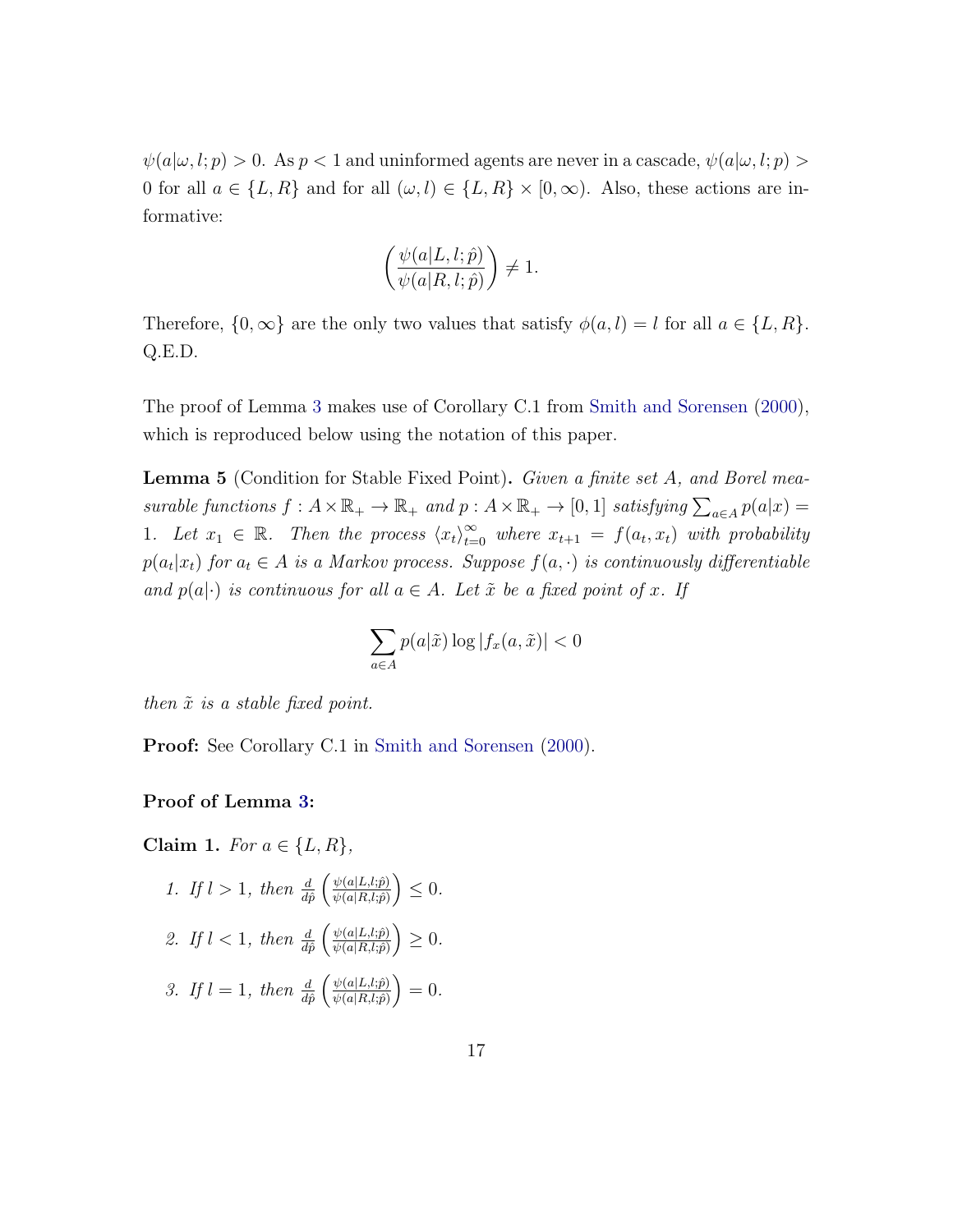Suppose  $a = R$ . Then:

$$
\frac{d}{d\hat{p}}\left(\frac{\psi(R|L,l;\hat{p})}{\psi(R|R,l;\hat{p})}\right) = \frac{F^L(1/(l+1))F^R(1/2) - F^L(1/2)F^R(1/(l+1))}{\left[\hat{p}F^R(1/(l+1)) + (1-\hat{p})F^R(1/2)\right]^2}
$$

Given  $F^L/F^R \leq dF^L/dF^R \leq (1 - F^L)/(1 - F^R)$ , a standard inequality for the monotone likelihood ratio property [\(Smith and Sorensen](#page-31-0) [2013\)](#page-31-0),  $dF^L/dF^R \geq 0$ . If  $l > 1$ , then  $\frac{F^L(1/(l+1))}{F^R(1/(l+1))} \leq \frac{F^L(1/2)}{F^R(1/2)}$  which establishes (1) for  $a = R$ . The proof of the remaining cases and  $a = L$  is analogous.

Claim 2. There exists a  $\hat{p}_2 \in (p, 1)$  such that  $\ell = 0$  is a stable stationary point for  $\hat{p} < \hat{p}_2$  and is not a stable stationary point for  $\hat{p} > \hat{p}_2$ .

From Lemma [5,](#page-18-0) 0 is a stable limit point iff  $\gamma(\hat{p}, 0) < 0$ , where  $\gamma(\hat{p}, l)$  is defined in Equation [4.](#page-11-1) At  $l = 0$ ,

$$
\gamma(\hat{p}, 0) = \sum_{a \in \{L, R\}} \psi(a | R, 0; p) \log \left( \frac{\psi(a | L, 0; \hat{p})}{\psi(a | R, 0; \hat{p})} \right)
$$
  
= 
$$
(1 - p)(1 - F^{R}(1/2)) \log \left( \frac{1 - F^{L}(1/2)}{1 - F^{R}(1/2)} \right)
$$
  
+ 
$$
(p + (1 - p)F^{R}(1/2)) \log \left( \frac{\hat{p} + (1 - \hat{p})F^{L}(1/2)}{\hat{p} + (1 - \hat{p})F^{R}(1/2)} \right)
$$

If  $\hat{p} = 1$ , then

$$
\gamma(1,0) = (1-p)(1 - F^R(1/2)) \log \left( \frac{1 - F^L(1/2)}{1 - F^R(1/2)} \right) > 0
$$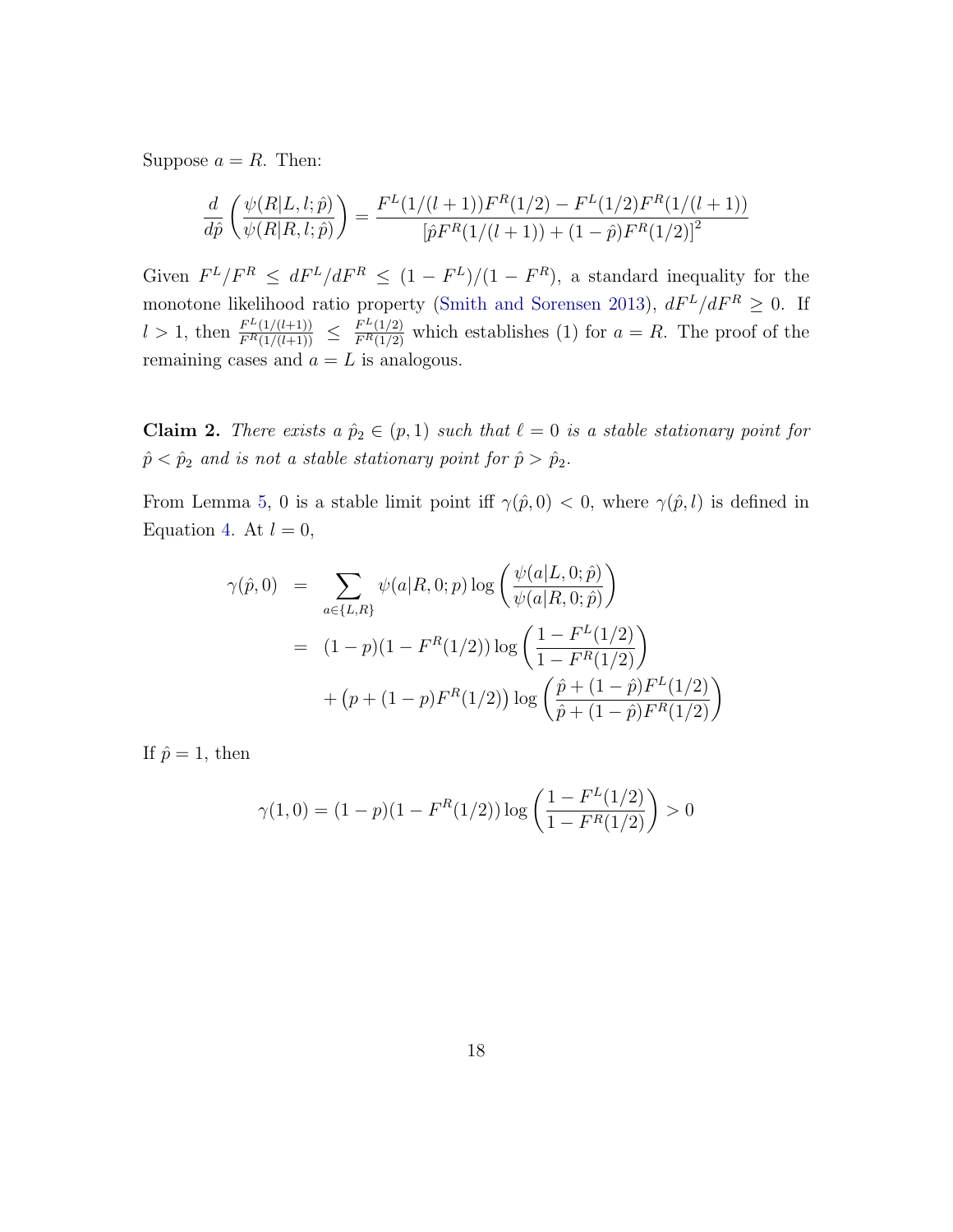since 
$$
\frac{1 - F^L(1/2)}{1 - F^R(1/2)} > 1
$$
, given  $F^L(1/2) < F^R(1/2)$ . If  $\hat{p} = p$ , then

$$
\gamma(p,0) = \sum_{a \in \{L,R\}} \psi(a|R,0;p) \log \left( \frac{\psi(a|L,0;p)}{\psi(a|R,0;p)} \right)
$$
  
< 
$$
\log \left( \sum_{a \in \{L,R\}} \psi(a|R,0;p) \left( \frac{\psi(a|L,0;p)}{\psi(a|R,0;p)} \right) \right) = \log \left( \sum_{a \in \{L,R\}} \psi(a|L,0;p) \right) = 0
$$

where the second line follows from the weighted arithmetic mean-geometric mean inequality. Finally,

$$
\frac{d\gamma(\hat{p},0)}{d\hat{p}} = (p + (1-p)F^R(1/2)) \left( \frac{\psi(R|R,0;\hat{p})}{\psi(R|L,0;\hat{p})} \right) \frac{d}{d\hat{p}} \left( \frac{\psi(R|L,l;\hat{p})}{\psi(R|R,l;\hat{p})} \right) \ge 0
$$

where the inequality follows from Claim [1.](#page-18-1) Therefore,  $\gamma(\hat{p}, 0)$  is weakly increasing in  $\hat{p}$ . By continuity, there exists a unique  $\hat{p}_2 \in (p, 1)$  such that  $\gamma(\hat{p}_2, 0) = 0$ . For  $\hat{p} < \hat{p}_2$ ,  $\gamma(\hat{p}, 0) < 0$  and 0 is a stable limit point, while for  $\hat{p} > \hat{p}_2$ ,  $\gamma(\hat{p}, 0) > 0$  and 0 is not a stable limit point.

Claim 3. If

$$
p > p^* := 1 - \frac{\log\left(\frac{1 - F^L(1/2)}{1 - F^R(1/2)}\right)}{F^R(1/2)\left[\log\left(\frac{F^R(1/2)}{F^L(1/2)}\right) + \log\left(\frac{1 - F^L(1/2)}{1 - F^R(1/2)}\right)\right]}
$$

then there exists a  $\hat{p}_1 \in (0, p)$  such that  $\ell = \infty$  is a stable stationary point for  $\hat{p} < \hat{p}_1$ and is not a stable stationary point for  $\hat{p} > \hat{p}_1$ . If  $p < p^*$ , then  $\ell = \infty$  is not a stable stationary point for all  $\hat{p}$ .

Consider the Markov process  $\langle (a_t, x_t) \rangle$  with transitions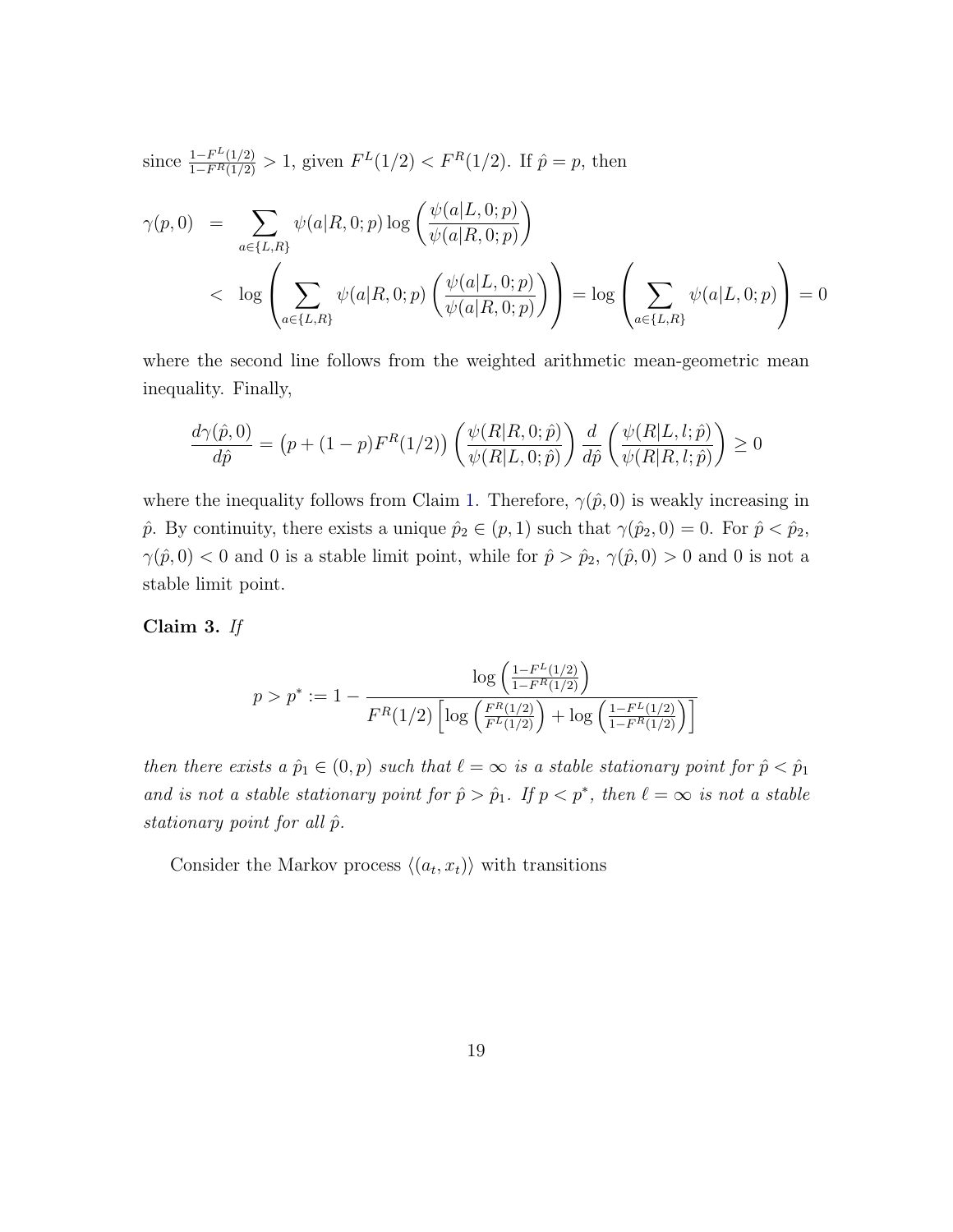$$
\Psi(L|\omega, x; p) = p\left(1 - F^{\omega}\left(\frac{x}{1+x}\right)\right) + (1-p)(1 - F^{\omega}(1/2))
$$
  

$$
\Psi(R|\omega, x; p) = pF^{\omega}\left(\frac{x}{1+x}\right) + (1-p)F^{\omega}(1/2)
$$
  

$$
\Phi(a, x; \hat{p}) = x\left(\frac{\Psi(a|R, x; \hat{p})}{\Psi(a|L, x; \hat{p})}\right)
$$

Note  $x_t = 1/l_t$ . The set of stationary points of  $\langle x_t \rangle$  are  $\{0, \infty\}$ . Suppose  $\omega = R$  and define

$$
\Gamma(\hat{p},x) := \sum_{a \in \{L,R\}} \Psi(a|R,x;p) \log |\Phi_x(a,x;\hat{p})|.
$$

Then  $x^* = 0$  is a stable stationary point iff  $\Gamma(\hat{p}, 0) < 0$ . Note  $\Gamma(\hat{p}, 0) = -\gamma(\hat{p}, \infty)$ . At  $x = 0$ ,

$$
\Gamma(\hat{p},0) = ((p + (1-p)(1 - F^R(1/2))) \log \left( \frac{\hat{p} + (1-\hat{p})(1 - F^R(1/2))}{\hat{p} + (1-\hat{p})(1 - F^L(1/2))} \right) + (1-p)F^R(1/2) \log \left( \frac{F^R(1/2)}{F^L(1/2)} \right).
$$

If  $\hat{p} = 0$ , then

$$
\Gamma(0,0) = \left(1 - (1-p)F^{R}(1/2)\right) \log \left(\frac{1 - F^{R}(1/2)}{1 - F^{L}(1/2)}\right) + (1-p)F^{R}(1/2)\log \left(\frac{F^{R}(1/2)}{F^{L}(1/2)}\right)
$$

which is less than zero when

$$
p > 1 - \frac{\log\left(\frac{1 - F^L(1/2)}{1 - F^R(1/2)}\right)}{F^R(1/2)\left[\log\left(\frac{F^R(1/2)}{F^L(1/2)}\right) + \log\left(\frac{1 - F^L(1/2)}{1 - F^R(1/2)}\right)\right]} := p^*.
$$

Suppose  $\Gamma(p, 0) < 0$ . Then  $x_t \to 0$  with positive probability in the neighborhood of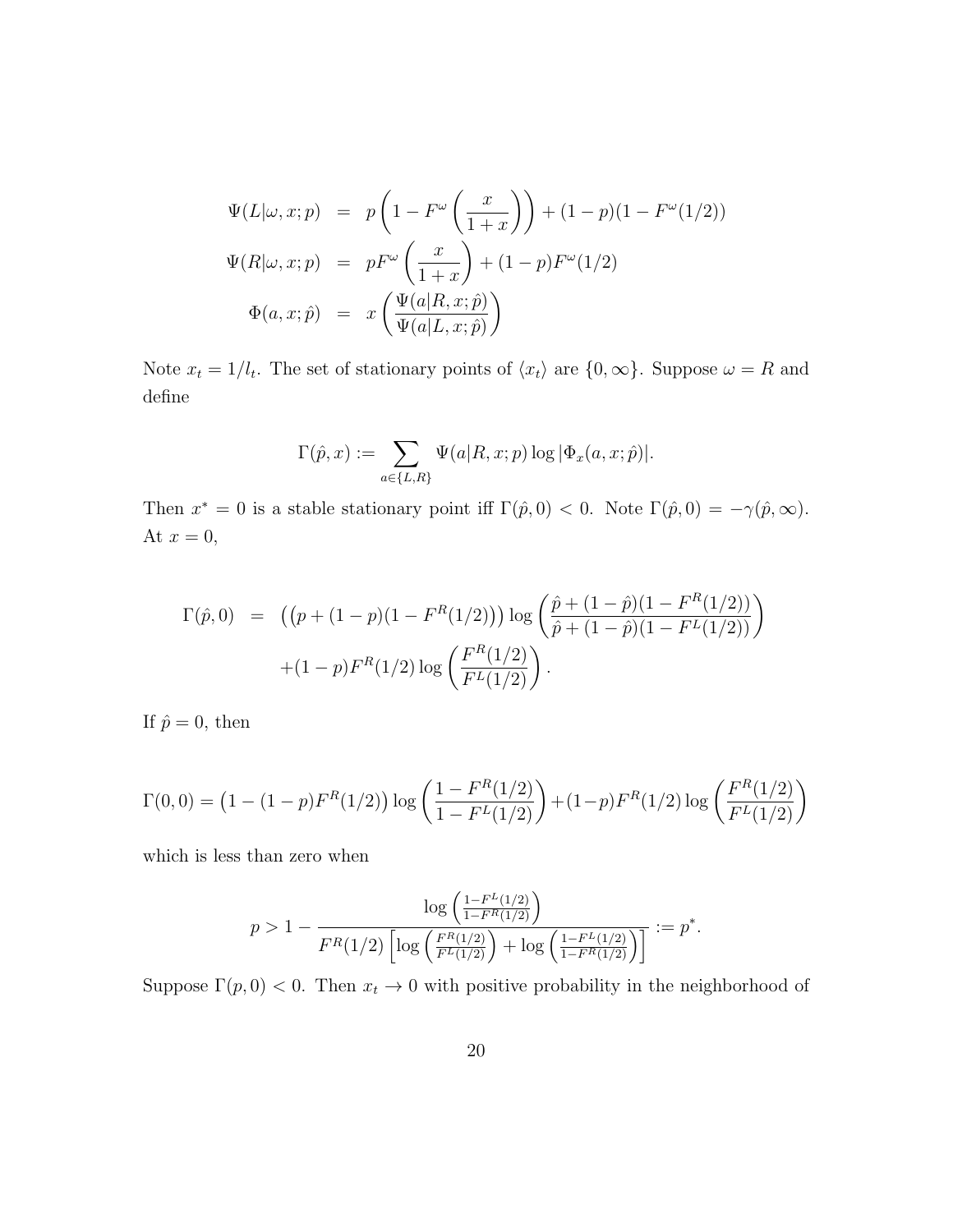0, and therefore  $l_t \to \infty$  with positive probability. This is a contradiction, since  $l_t$  is a martingale when  $\hat{p} = p$ . Therefore,  $\Gamma(p, 0) > 0$ . Finally,

$$
\frac{d\Gamma(\hat{p},0)}{d\hat{p}} = \Psi(L|R,0;p)\frac{\Psi(L|L,0;\hat{p})}{\Psi(L|R,0;\hat{p})}\frac{d}{d\hat{p}}\left(\frac{\Psi(L|R,0;\hat{p})}{\Psi(L|L,0;\hat{p})}\right) \ge 0
$$

where the inequality follows from Claim [1](#page-18-1) and  $\Psi(a|\omega, 0; \hat{p}) = \psi(a|\omega, \infty; \hat{p})$ . Therefore,  $\Gamma(\hat{p}, 0)$  is weakly increasing in  $\hat{p}$ .

When  $p > p^*$ , by continuity there exists a unique  $\hat{p}_1 \in (0, p)$  such that  $\Gamma(\hat{p}_1, 0) =$ 0. For  $\hat{p} < \hat{p}_1$ ,  $\Gamma(\hat{p}, 0) < 0$  and 0 is a stable limit point of  $\langle x_t \rangle$ , while for  $\hat{p} > \hat{p}_1$ ,  $\Gamma(\hat{p},0) > 0$  and 0 is not a stable limit point. When  $p < p^*$ , then  $\Gamma(\hat{p},0) > 0$  for all  $\hat{p}$ and 0 is not a stable limit point of  $\langle x_t \rangle$ . Note that  $\infty$  is a stable limit point of  $\langle l_t \rangle$ when 0 is a stable limit point of  $\langle x_t \rangle$ 

Claim 4.  $\hat{p}_1 < \hat{p}_2$ .

This follows immediately from the fact that  $\hat{p}_1 < p$  and  $\hat{p}_2 > p$ .

#### Proof of Lemma [4:](#page-13-0)

**Claim 5.** If  $\ell$  is not a stationary point of  $\langle l_t \rangle$ , then  $P(l_t \to \ell) = 0$ .

Theorem B.1 in [Smith and Sorensen](#page-30-0) [\(2000\)](#page-30-0) establishes that a martingale cannot converge to a non-stationary point; the same result applies to the Markov process  $\langle l_t \rangle$ . Therefore, if  $P(l_t \to \ell) > 0$ , then  $\ell \in \{0,\infty\}.$ 

For the remainder of the proof, suppose  $\omega = R$ . Define  $g(a, l) = \frac{\psi(a|L, l; \hat{p})}{\psi(a|R, l; \hat{p})}$  and  $\rho(a, l) = \psi(a|R, l; p)$  given  $\psi(\cdot|\cdot)$  from Equation [1.](#page-10-0) Using this notation,  $l_{t+1} = l_t \times$  $g(a_t, l_t)$  and  $\gamma(\hat{p}, 0) = \rho(R, 0) \log g(R, 0) + \rho(L, 0) \log g(L, 0)$ , where  $\gamma(\cdot)$  is defined in Equation [4.](#page-11-1)

#### Case I: Bounded Private Beliefs

Let  $(\alpha_1, \alpha_2, ...)$  be an i.i.d. sequence of random variables with

$$
\alpha_t = \begin{cases} L & \text{if } (\theta_t = U \text{ and } s_t \ge 1/2) \\ R & \text{if } (\theta_t = I) \text{ or } (\theta_t = U \text{ and } s_t < 1/2). \end{cases}
$$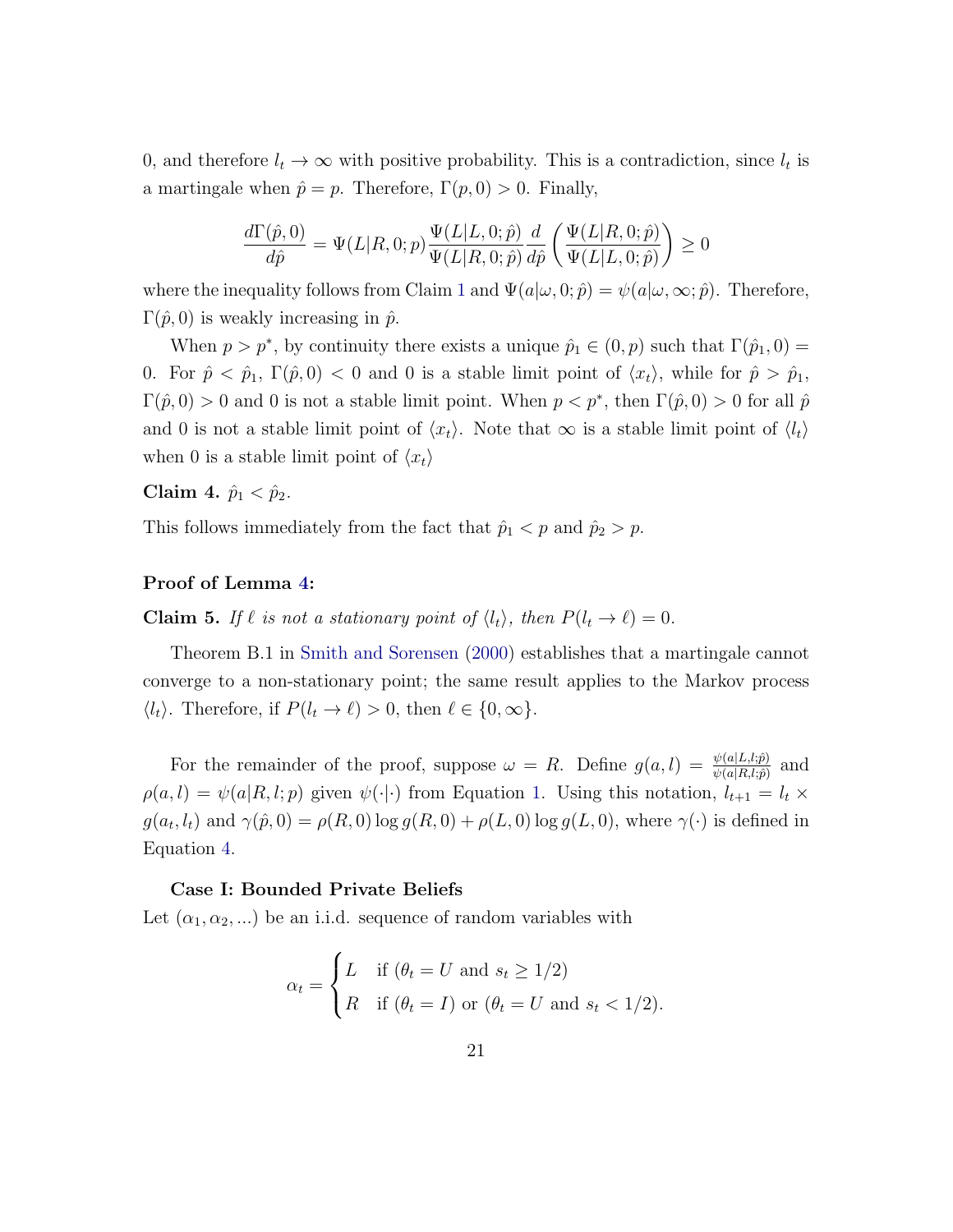Then  $\alpha_t$  corresponds to the action that is chosen if informed agents are in an Rcascade in period t, with  $P(\alpha_t = a) = \rho(a, 0)$ . Note  $E[\log g(\alpha_t, 0)] = \gamma(\hat{p}, 0)$  and let  $\sigma^2 := Var(\log g(\alpha_t, 0))$ . Define a sequence of random variables  $(X_1, X_2, ...)$  where

$$
X_t := \frac{\log g(\alpha_t, 0) - \gamma(\hat{p}, 0)}{\sigma}.
$$

Then  $(X_1, X_2, ...)$  are i.i.d random variables with mean zero and variance one.

Fix  $\tau \geq 1$ . By the Law of the Iterated Logarithm [\(Hartman and Wintner](#page-30-10) [1941\)](#page-30-10),

$$
\limsup_{t \to \infty} \frac{\sum_{i=\tau}^{t} X_i}{\sqrt{2(t-\tau+1)\log\log(t-\tau+1)}} = 1 \text{ a.s.}
$$

Thus, for all  $\varepsilon > 0$ ,

$$
P\left[\frac{1}{t-\tau+1}\sum_{i=\tau}^{t}\log g(\alpha_i,0) \ge \gamma(\hat{p},0) + \beta_{t-\tau+1} \text{ i.o.}\right] = 0
$$

where  $\beta_t := (1 + \varepsilon) \sigma \sqrt{\frac{2 \log \log t}{t}}$  $\frac{t}{t}$ .

<span id="page-23-0"></span>Claim 6. Let

$$
\zeta_{\tau} := \left\{ \{ \alpha_{\tau}, \alpha_{\tau+1}, \ldots \} \mid \frac{1}{t - \tau} \sum_{i=\tau}^{t-1} \log g(\alpha_i, 0) < \gamma(\hat{p}, 0) + \beta_{t-\tau} \text{ for all } t \geq \tau \right\}
$$

be the set of sample paths such that  $\frac{1}{t-\tau} \sum_{i=\tau}^{t-1} \log g(\alpha_i, 0)$  never exceeds  $\gamma(\hat{p}, 0) + \beta_{t-\tau}$ . Then  $P(\zeta_{\tau}) \geq 1/2$ .

The complement of  $\zeta_{\tau}$ , denoted  $\zeta_{\tau}^c$ , represents the set of sample paths that exceed  $\gamma(\hat{p},0) + \beta_{t-\tau}$  at least once. For each  $\alpha = {\alpha_{\tau}, \alpha_{\tau+1}, ...} \in \zeta_{\tau}^c$ , form a corresponding sample path  $\alpha'$  with  $\alpha'_t \neq \alpha_t$  for each t such that  $\frac{1}{t-\tau} \sum_{i=\tau}^{t-1} \log g(\alpha_i, 0) > \gamma(\hat{p}, 0) + \beta_{t-\tau}$ . Then each  $\alpha \in \zeta_{\tau}^c$  has a unique corresponding sample path  $\alpha' \in \zeta_{\tau}$ . Therefore,  $P(\zeta_{\tau})$  $\geq P(\zeta_\tau^c)$ , which implies  $P(\zeta_\tau) \geq 1/2$ . This establishes that the set of sample paths such that  $\frac{1}{t-\tau}\sum_{i=\tau}^{t-1} \log g(\alpha_i, 0)$  never crosses its upper bound has positive measure.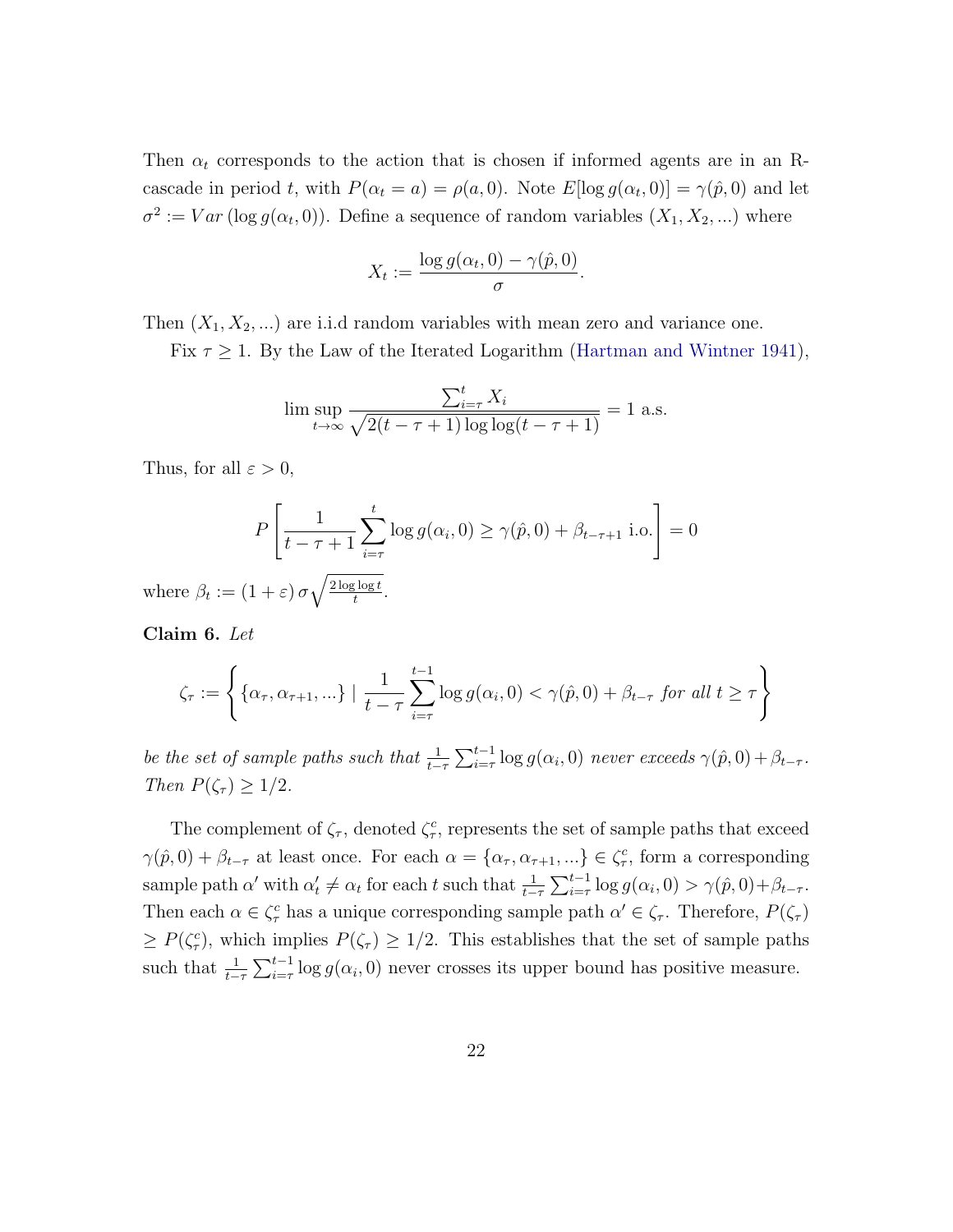<span id="page-24-0"></span>**Claim 7.** If  $\ell \in \{0, \infty\}$  is a stable point, then  $P(l_t \to \ell) > 0$  from any initial value  $l_1$ .

Let  $\tau_1$  be the smallest t such that an R-cascade forms,

$$
\tau_1 = \inf \left\{ t \geq 1 | l_t \in \left[0, \left(1 - \overline{b}\right) / \overline{b} \right] \right\}.
$$

Fixing  $l_1$ , let  $\eta < \infty$  be the number of consecutive R actions required to start a cascade. Then the probability that an R-cascade forms in  $\eta$  periods is  $P(\tau_1 = \eta)$  $((1-p)F^{R}(1/2))$ <sup>n</sup> > 0, where the middle term is the probability of  $\eta$  uninformed agents choosing R.

If  $\sum_{i=\tau_1}^j \log g(\alpha_i, 0) < 0$  for all  $j \in \{\tau_1, ..., t-1\}$ , then the cascade has not broken in period t and

$$
\log l_t = \log l_{\tau_1} + \sum_{i=\tau_1}^{t-1} \log g(\alpha_i, 0).
$$

From Claim [6,](#page-23-0) we know that

$$
P\left(\sum_{i=\tau_1}^{t-1} \log g(\alpha_i, 0) < (t-\tau_1)(\gamma(\hat{p}, 0) + \beta_{t-\tau_1}) \,\,\forall t > \tau_1\right) \geq 1/2.
$$

Suppose  $\ell = 0$  is a stable point,  $\gamma(\hat{p}, 0) < 0$ . Let  $\tau_2 = \inf \{ t > \tau_1 | \gamma(\hat{p}, 0) + \beta_{t-\tau_1} < 0 \}$ be the smallest value of  $t > \tau_1$  such that  $\gamma(\hat{p}, 0) + \beta_{t-\tau_1}$  is negative. This is welldefined since  $\beta_t \to 0$ . Between periods  $\tau_1$  and  $\tau_2$ , the probability that the likelihood ratio remains in the R-cascade set is

$$
P(l_t \in [0, (1 - \overline{b})/\overline{b}] \ \forall t \in \{\tau_1, ..., \tau_2 - 1\})
$$
  
> 
$$
P\left(\sum_{i=\tau_1}^{t-1} \log g(\alpha_i, 0) < 0 \ \forall t \in \{\tau_1, ..., \tau_2 - 1\}\right)
$$
  
> 
$$
\rho(R, 0)^{\tau_2 - \tau_1} > 0
$$

where  $\rho(R,0)^{\tau_2-\tau_1}$  is the probability of all R actions during this interval. The prob-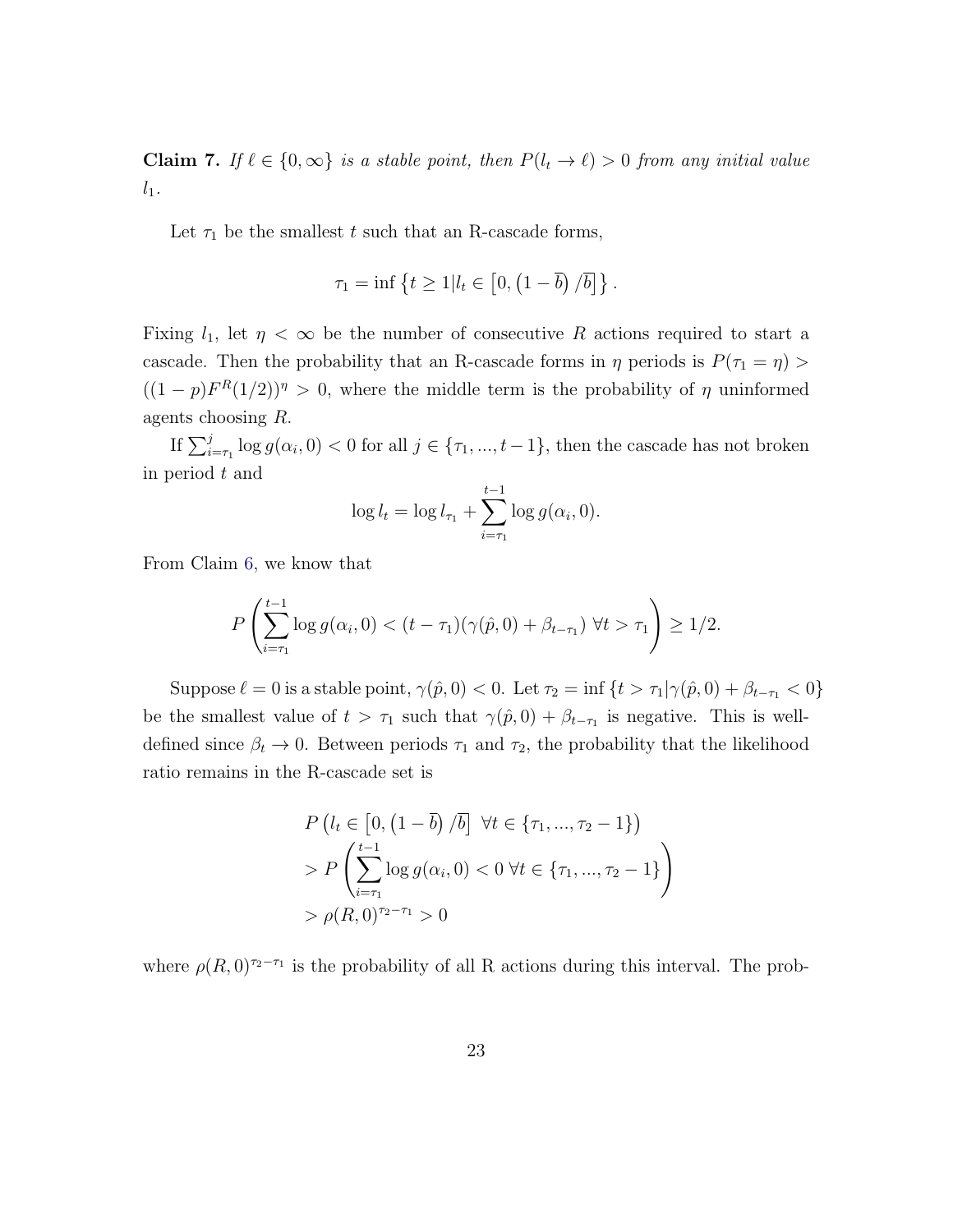ability that an R-cascade doesn't break at any  $t > \tau_1$  is

$$
P\left(l_{t} \in \left[0, \left(1-\overline{b}\right)/\overline{b}\right] \forall t > \tau_{1}\right)
$$
  
\n
$$
\geq P\left(\sum_{i=\tau_{1}}^{t-1} \log g(\alpha_{i}, 0) < 0 \forall t > \tau_{1}\right)
$$
  
\n
$$
\geq P\left(\sum_{i=\tau_{1}}^{t-1} \log g(\alpha_{i}, 0) < \min\{0, (t-\tau_{1})(\gamma(\hat{p}, 0) + \beta_{t-\tau_{1}})\} \forall t \geq \tau_{1}\right)
$$
  
\n
$$
\geq \frac{1}{2}\rho(R, 0)^{\tau_{2}-\tau_{1}} > 0.
$$

where the final line follows from the probability of all R actions between periods  $\tau_1$  and  $\tau_2$  and the probability of not exceeding the LIL bound after  $\tau_2$  (Claim [6\)](#page-23-0). Therefore, the probability that an R-cascade forms and never breaks is at least

$$
\frac{1}{2}((1-p)F^{R}(1/2))^{n}\rho(R,0)^{\tau_2-\eta} > 0.
$$

Let  $\tau_3 = \inf \{ t \geq 1 | l_s \in [0, (1 - \overline{b})/\overline{b}] \ \forall s \geq t \}$  be the period in which an Rcascade forms and never breaks. We just established that  $P(\tau_3 < \infty) > 0$ . Also, when  $\tau_3 < \infty$ ,  $l_t = l_{\tau_3} \prod_{i=\tau_3}^{t-1} g(\alpha_i, 0) \to 0$ . Therefore,  $P(l_t \to 0) > 0$ . The proof for  $\ell = \infty$  is analogous.

<span id="page-25-0"></span>Claim 8. If  $\ell \in \{0, \infty\}$  is not a stable point, then  $P(l_t \to \ell) = 0$  from any initial value  $l_1$ .

- 1. Suppose  $\ell = 0$  is not stable and there exists a  $\tau_1 < \infty$  such that  $l_{\tau_1} \in (0, (1 \overline{b})/\overline{b}]$ . Let  $\tau_2 = \inf \{ t > \tau_1 | l_{\tau_2} \notin [0, (1 - \overline{b}) / \overline{b}] \}.$  Then  $P(\tau_2 < \infty) = 1$ .
- 2. Suppose  $\ell = \infty$  is not stable and there exists a  $\tau_1 < \infty$  such that  $l_{\tau_1} \in$  $[(1 - \underline{b}) / \underline{b}, \infty]$ . Let  $\tau_2 = \inf \{ t > \tau_1 | l_{\tau_2} \notin [(1 - \underline{b}) / \underline{b}, \infty] \}$ . Then  $P(\tau_2 < \infty) =$ 1.

Suppose  $\ell = 0$  is not a stable point, so  $\gamma(\hat{p}, 0) > 0$ . Let  $\tau_3$  be the period in which an R-cascade forms and never breaks,  $\tau_3 = \inf \{ t \geq 1 | l_s \in [0, (1 - \overline{b}) / \overline{b} ] \ \forall s \geq t \}.$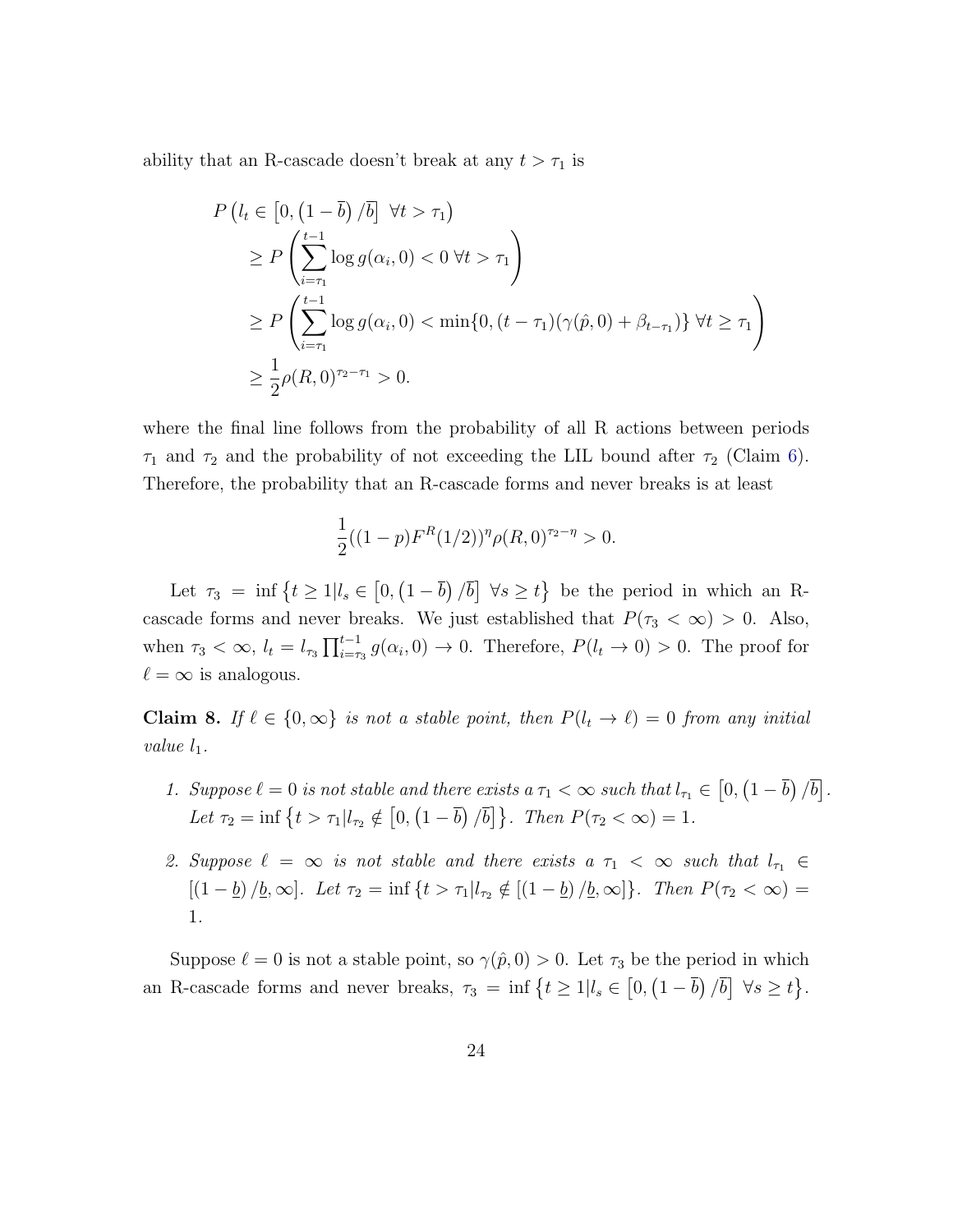Suppose  $P(\tau_3 < \infty) > 0$ . Then, given  $\tau_3 < \infty$ ,

$$
\log l_t = \log l_{\tau_3} + \sum_{i=\tau_3}^{t-1} \log g(\alpha_i, 0) \le \log \left(1 - \overline{b}\right) / \overline{b}
$$

for all  $t > \tau_3$ . Then it must be the case that

$$
\lim_{t \to \infty} \frac{1}{t - \tau_3} \sum_{i = \tau_3}^{t-1} \log g(\alpha_i, 0) \le 0.
$$

But by the Law of Large Numbers,

$$
\lim_{t \to \infty} \frac{1}{t - \tau_3} \sum_{i = \tau_3}^{t - 1} \log g(\alpha_i, 0) = \gamma(\hat{p}, 0) > 0 \quad a.s.
$$

a contradiction. Therefore the cascade must break almost surely, and  $P(l_t \rightarrow 0) = 0$ . The proof for  $\ell = \infty$  is analogous.

#### Case II: Unbounded Private Beliefs

Claim 9. If  $\ell \in \{0, \infty\}$  is a stable point, then  $P(\lim_{t\to\infty} l_t = \ell) > 0$  from any initial value  $l_1$ .

Let 0 be a stable stationary point,  $\gamma(\hat{p}, 0) < 0$ . I proceed in three steps: (i) construct a stochastic process  $\langle \lambda_t \rangle_{t=1}^{\infty}$  with state-independent transitions near 0 and 0 as a stable stationary point, (ii) apply the techniques from Claims [6](#page-23-0)[-7](#page-24-0) (which require state-independent transitions near the stable point) to show that  $P(\lambda_t \to 0) > 0$ from any initial value, and (iii) show that  $P(l_t \leq \lambda_t \ \forall t | \lambda_t \to 0) > 0$ , and therefore,  $P(l_t \rightarrow 0) > 0.$ 

By continuity of  $\psi$ , it is possible to find an  $M \in (0,1)$  such that

$$
\rho(L, M) \log g(L, x) + \rho(R, M) \log g(R, y) < 0.
$$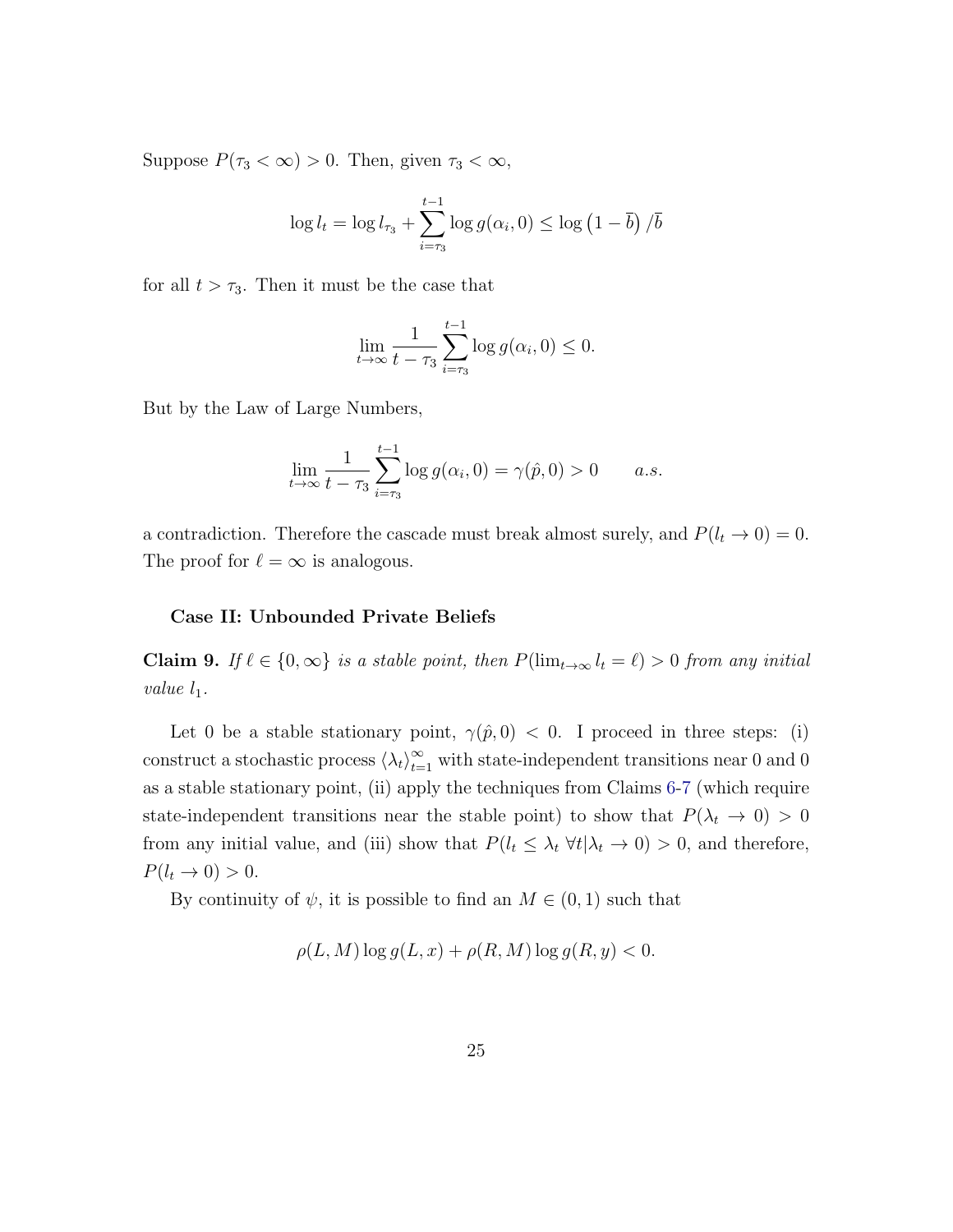for all  $x, y \in [0, M]$ . Choose  $\ell_L, \ell_R \in [0, M]$  such that

$$
\ell_L = \arg\max_{l \in [0,M]} g(L,l)
$$

and

$$
\ell_R = \arg \max_{l \in [0,M]} g(R,l).
$$

Let  $(\nu_1, \nu_2, ...)$  be an i.i.d. sequence of random variables with

$$
\nu_t = \begin{cases} L & \text{if } (\theta_t = I \text{ and } s_t \ge s^*(M)) \text{ or } (\theta_t = U \text{ and } s_t \ge 1/2) \\ R & \text{if } (\theta_t = I \text{ and } s_t < s^*(M)) \text{ or } (\theta_t = U \text{ and } s_t < 1/2). \end{cases}
$$

Then  $\nu_t$  corresponds to the action that is chosen if  $l_t = M$ , with  $P(\nu_t = a) = \rho(a, M)$ .

Define a stochastic process  $\langle \lambda_t \rangle_{t=1}^{\infty}$  where  $\lambda_1 = l_1$  and

$$
\lambda_{t+1} = \begin{cases} \lambda_t \times g(L, \ell_L) & \text{if } \nu_t = L \text{ and } \lambda_t \le M \\ \lambda_t \times g(R, \ell_R) & \text{if } \nu_t = R \text{ and } \lambda_t \le M \\ \lambda_t \times g(a_t, \lambda_t) & \text{if } \lambda_t > M \end{cases}
$$

where  $a_t$  is the action chosen in period t. By Lemma [5,](#page-18-0) 0 is a stable fixed point of  $\langle \lambda_t \rangle_{t=1}^{\infty}$  if

$$
\rho(L, M) \log g(L, \ell_L) + \rho(R, M) \log g(R, \ell_R) < 0.
$$

Given  $\ell_R, \ell_L \in [0, M]$  and the definition of M, this condition holds.

Let  $\tau_1 = \inf\{t \geq 1 | \lambda_t < M\}$  be the first time that  $\lambda_t < M$  and  $\tau_2 = \inf\{t >$  $\tau_1|\lambda_t > M$  be the first time after  $\tau_1$  that  $\lambda_t > M$ . Similar arguments to the case of bounded private beliefs (replacing the R-cascade set with  $[0, M]$  and  $\alpha_t$  with  $\nu_t$ ) can be used to establish that  $P(\tau_2 = \infty) > 0$  and  $P(\lambda_t \to 0) > 0$ .

Note  $g(R, x) \le g(R, \ell_R), g(L, x) \le g(L, \ell_L)$  and  $g(R, x) < g(L, \ell_L)$  for  $x \in [0, M]$ and it is never the case that  $(a_t, \nu_t) = (L, R)$  when  $t < \tau_2$ . Therefore,  $l_t \leq \lambda_t$  when  $t < \tau_2$ . If  $\tau_2 = \infty$ , then  $l_t \to 0$ . Therefore,  $P(l_t \to 0) > 0$ .

Claim 10. If  $\ell \in \{0, \infty\}$  is not a stable point, then  $P(l_t \to \ell) = 0$  from any initial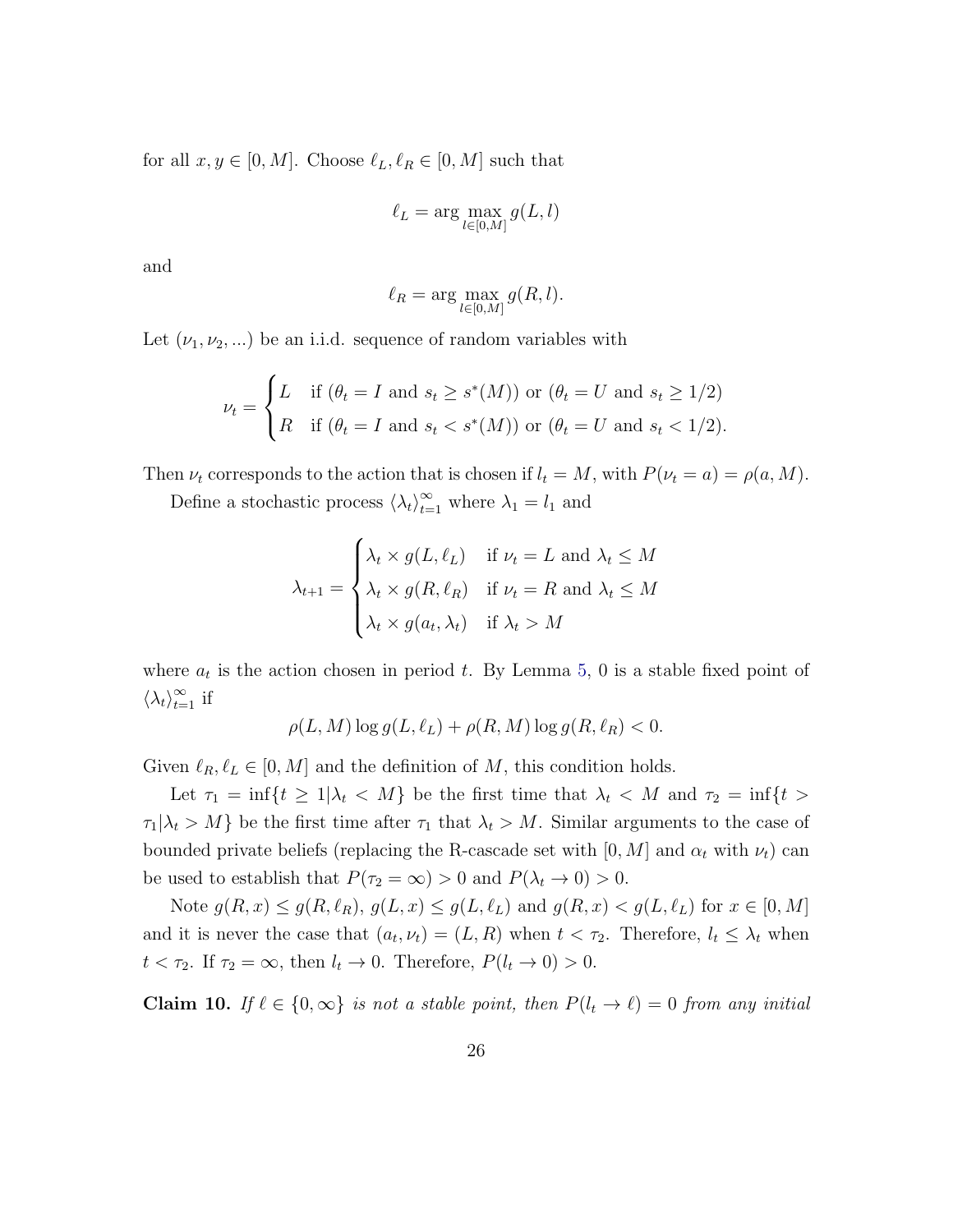value  $l_1$ .

A similar argument can be used to bound  $l_t$  from below and establish that  $P(l_t \to \ell) = 0$  when  $\gamma(\hat{p}, 0) > 0$ . Q.E.D.

#### Proof of Theorem [1:](#page-14-0)

<span id="page-28-0"></span>Claim 11. If  $\hat{p} < \hat{p}_1$ , then  $l_t \to l_\infty$  almost surely, where  $l_\infty$  is a random variable with supp $(l_{\infty}) = \{0, \infty\}.$ 

Suppose  $\hat{p} < \hat{p}_1$ . Lemma [3](#page-12-1) established that the set of stable stationary points is  $\{0, \infty\}$ , and Lemma [4](#page-13-0) established that  $P(l_t \to \ell) > 0$  iff  $\ell$  is a stable stationary point. Thus, we need to rule out non-stationary incomplete learning to show that there exists an  $l_{\infty}$  with supp $(l_{\infty}) = \{0, \infty\}$  such that  $l_t \to l_{\infty}$  almost surely.

Suppose private beliefs are bounded. Let  $\tau_1 = \inf\{t \geq 1 | l_t \in \Lambda\}$  be the first time that the likelihood ratio enters the cascade set and let  $\tau_2 = \inf\{t > \tau_1 | l_t \notin \Lambda\}$  be the first time that the likelihood ratio leaves the cascade set . For any  $l_1$ ,  $P(\tau_1$  <  $\infty$ ) = 1 and by Lemma [4,](#page-13-0)  $P(\tau_2 < \infty) < 1$ . Therefore,  $P(l_t \notin \Lambda \text{ i.o.}) = 0$ . Let  $\tau_3 = \inf\{t \geq 1 | l_s \in \Lambda \ \forall s \geq t\}.$  Then  $P(\tau_3 < \infty) = 1$  and the likelihood ratio almost surely eventually remains in the cascade set. Lemma [4](#page-13-0) established belief convergence on any sample path that remains in the cascade set. Thus, there exists a random variable  $l_{\infty}$  with supp $(l_{\infty}) = \{0, \infty\}$  such that  $l_t \to l_{\infty}$  almost surely.

Similar logic establishes that when private beliefs are unbounded,  $P(l_t \in (\ell_1, \ell_2))$ i.o.) = 0 for any  $(\ell_1, \ell_2) \subset (0, 1)$ , and therefore, there exists a  $\tau$  such that  $P(l_t \in$  $[0, \ell_1] \cup [\ell_2, 1] \forall t > \tau$  = 1. Choosing  $\ell_1$  small enough and  $\ell_2$  large enough can be used to establish convergence.

Claim 12. If  $\hat{p} \in (\hat{p}_1, \hat{p}_2)$ , then  $l_t \to 0$  almost surely.

Similar logic to Claim [11,](#page-28-0) substituting  $[0, (1 - \bar{b})/\bar{b}]$  for  $\Lambda$  in the case of bounded private beliefs and setting  $\ell_2 = 1$  in the case of unbounded private beliefs establishes the claim.

<span id="page-28-1"></span>Claim 13. If  $\hat{p} > \hat{p}_2$ , then  $l_t$  almost surely does not converge or diverge.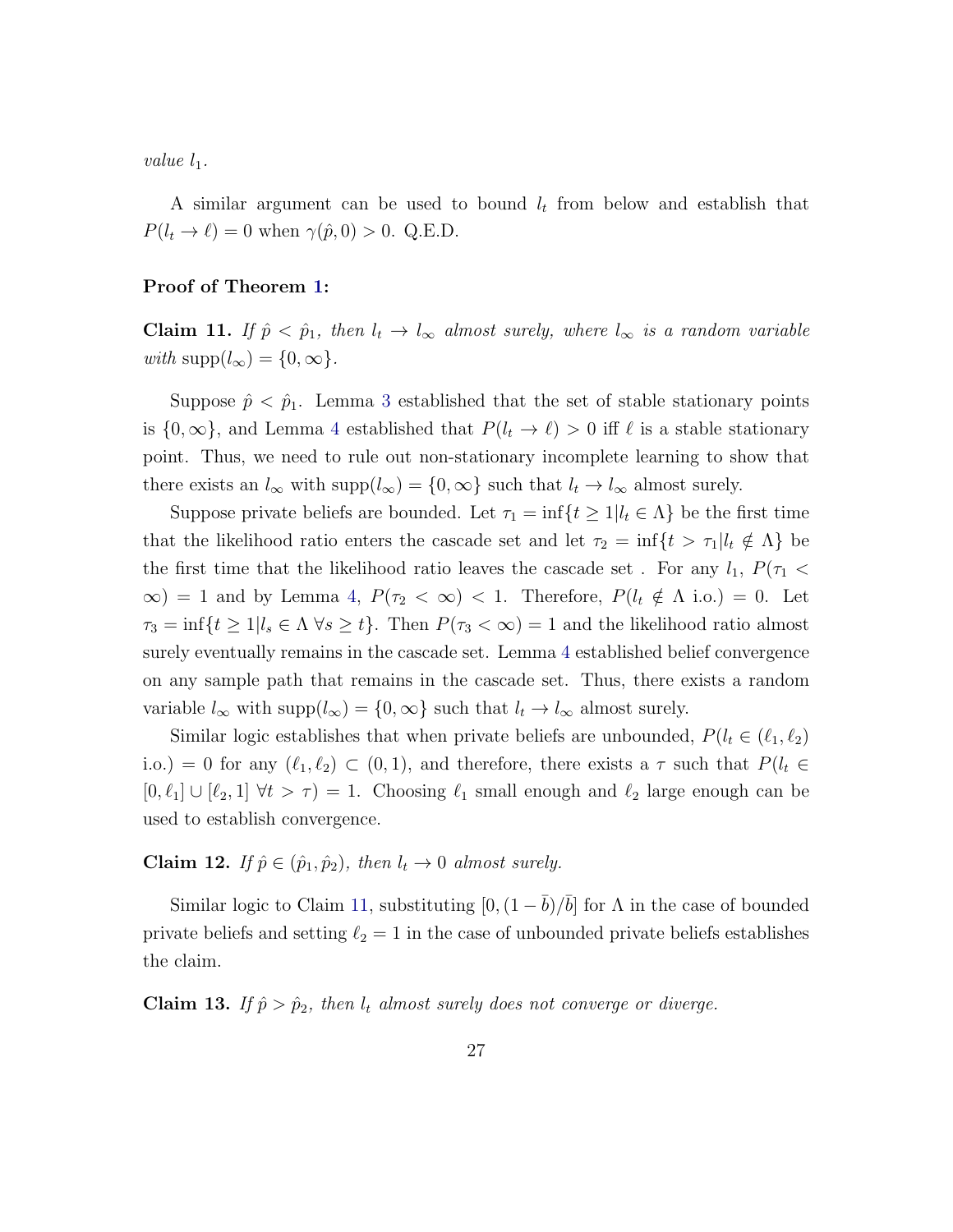When  $\hat{p} > \hat{p}_2$ , the likelihood ratio neither converges to 0 nor diverges to  $\infty$ . These are the only two candidate limit points; therefore, the likelihood ratio does not converge and learning is incomplete.

 $P(l_t \notin \Lambda \text{ i.o.}) = 1$  follows immediately from Claim [8](#page-25-0) for bounded private beliefs, and from Claim [13](#page-28-1) for unbounded private beliefs. Q.E.D.

## References

- <span id="page-29-2"></span>ACEMOGLU, D., M. A. DAHLEH, I. LOBEL, AND A. OZDAGLAR (2011): "Bayesian Learning in Social Networks," The Review of Economic Studies.
- <span id="page-29-0"></span>BANERJEE, A. V. (1992): "A Simple Model of Herd Behavior," The Quarterly Journal of Economics, 107, 797–817.
- <span id="page-29-1"></span>Bikhchandani, S., D. Hirshleifer, and I. Welch (1992): "A Theory of Fads, Fashion, Custom, and Cultural Change as Informational Cascades," The Journal of Political Economy, 100, 992–1026.
- <span id="page-29-6"></span>Bohren, A. (2012): "Information and Incentives in Stochastic Games, Social Learning and Crowdsourcing," Ph.D. thesis, University of California, San Diego, chapter 1.
- <span id="page-29-4"></span>Camerer, C. F., T.-H. Ho, and J.-K. Chong (2004): "A Cognitive Hierarchy Model of Games," The Quarterly Journal of Economics, 119, 861–898.
- <span id="page-29-5"></span>Costa-Gomes, M. A., V. P. Crawford, and N. Iriberri (2009): "Comparing Models of Strategic Thinking in Van Huyck, Battalio, and Beil's Coordination Games," Journal of the European Economic Association, 7, 365–376.
- <span id="page-29-3"></span>Demarzo, P. M., D. Vayanos, and J. Zwiebel (2003): "Persuasion Bias, Social Influence, And Unidimensional Opinions," The Quarterly Journal of Economics, 118, 909–968.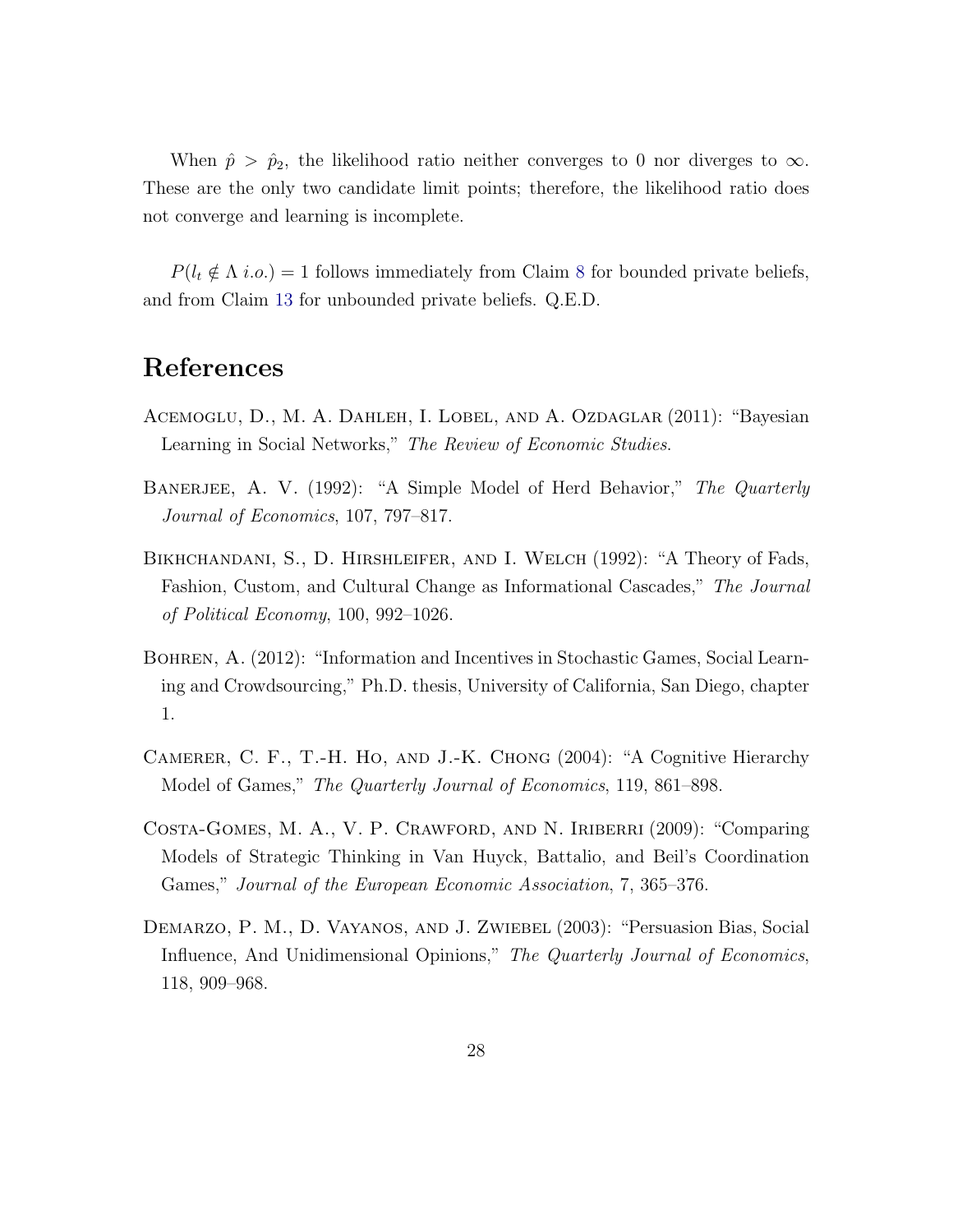<span id="page-30-6"></span>ENKE, B. AND F. ZIMMERMANN (2013): "Correlation Neglect in Belief Formation,"

.

- <span id="page-30-5"></span>Epstein, L. G., J. Noor, and A. Sandroni (2010): "Non-Bayesian Learning," The B.E. Journal of Theoretical Economics, 10.
- <span id="page-30-4"></span>Eyster, E. and M. Rabin (2005): "Cursed Equilibrium," Econometrica, 73, 1623– 1672.
- <span id="page-30-2"></span> $-$  (2010): "Nave Herding in Rich-Information Settings," American Economic Journal: Microeconomics, 2, 221–43.
- <span id="page-30-7"></span>Goeree, J. K., T. R. Palfrey, B. W. Rogers, and R. D. McKelvey (2007): "Self-Correcting Information Cascades," Review of Economic Studies, 74, 733–762.
- <span id="page-30-3"></span>Guarino, A. and P. Jehiel (2013): "Social Learning with Coarse Inference," American Economic Journal: Microeconomics, 5, 147–74.
- <span id="page-30-10"></span>HARTMAN, P. AND A. WINTNER (1941): "On the Law of the Iterated Logarithm," American Journal of Mathematics, 63, 169–176.
- <span id="page-30-8"></span>Koessler, F., A. Ziegelmeyer, J. Bracht, and E. Winter (2008): "Fragility of Information Cascades: An Experimental Study using Elicited Beliefs," Jena Economic Research Papers in Economics 2008-094, Friedrich-Schiller-University Jena, Max-Planck-Institute of Economics.
- <span id="page-30-9"></span>Kubler, D. and G. Weizsacker (2004): "Limited Depth of Reasoning and Failure of Cascade Formation in the Laboratory," Review of Economic Studies, 71, 425–441.
- <span id="page-30-1"></span>Moscarini, G., M. Ottaviani, and L. Smith (1998): "Social learning in a changing world," Economic Theory, 11, 657–665.
- <span id="page-30-0"></span>Smith, L. and P. Sorensen (2000): "Pathological Outcomes of Observational Learning," Econometrica, 68, 371–398.